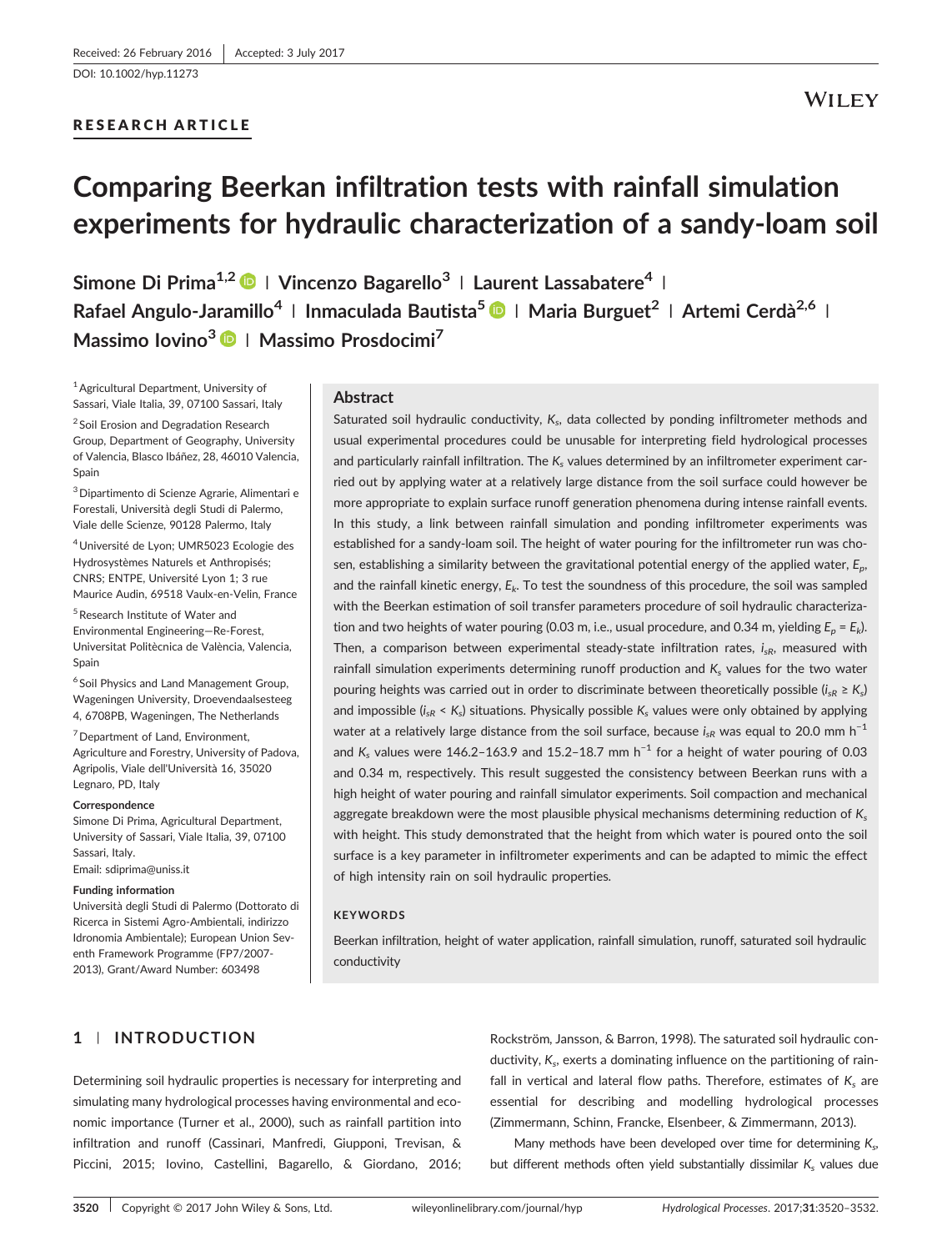to the extreme sensitivity of this parameter to sample size, flow geometry, sample collection procedures, and various soil physical–hydrological characteristics (Reynolds, Bowman, Brunke, Drury, & Tan, 2000). Maintaining functional connection of the sampled soil volume with the surrounding soil implies determination of  $K_s$  directly in the field (Bouma, 1982). In principle, using infiltrometers seems logical in the study of water infiltration processes due to the similarity between the experimental method for soil hydraulic characterization and the hydrological process to be interpreted or modelled. According to several investigations, however, K, data collected by ponding infiltrometer methods could be expected to be unusable for interpreting field hydrological processes and particularly rainfall partition into infiltration and surface runoff.

For instance, Cerdà (1996) reported an infiltration rate measured by means of ponding experiments 8 times higher than the one measured by rainfall simulation experiments. Moreover,  $K_s$  values precluding occurrence of runoff were measured with the ring infiltrometer by van de Giesen, Stomph, and de Ridder (2000). These authors suggested that massive air inclusion in the soil, crust formation, and associated particle sorting phenomena, decreasing overall permeability during the rainstorm, influenced the runoff production. Evidently, these phenomena did not occur or were less noticeable when  $K<sub>s</sub>$  was measured with the ring infiltrometer. For an initially unsaturated clay soil without visible cracks, the median  $K_s$ values obtained by Bagarello, Di Stefano, Ferro, Iovino, and Sgroi (2010) and Bagarello, Di Stefano, Iovino, and Sgroi (2013) with the simplified falling head technique (Bagarello, Iovino, & Elrick, 2004) were of 600 mm h<sup>-1</sup> or more, notwithstanding that surface runoff was observed at the sampled site and, generally, rainfall intensities did not exceed 100 mm  $h^{-1}$ . This experimental information suggested that runoff occurrence needs a general reduction of surface soil permeability that can be due to swelling and compaction phenomena induced by long and intense rainfall. In other terms, transformation of rainfall into rainfall excess needs a preliminary modification of the soil because the porous medium in its initial status is not able to produce runoff. This phenomenon was also observed in badland surfaces where pore clogging by sediments and clay swelling resulted in an impermeable surface layer that contributed to runoff, but only after the cracks' closure, which was named the delayed Hortonian overland flow model (Cerdà, 1999).

In contrast, underestimation of the initial soil infiltrability determined with the double‐ring infiltrometer was reported by Liu et al. (2011) in comparison with that obtained by a rainfall simulation experiment. According to these authors, the double-ring infiltrometer method underestimated the initial soil infiltrability due to the rapid destruction of the soil surface aggregates that occurred during the rapid addition of water required by the methodology.

Bagarello, Castellini, Di Prima, and Iovino (2014) and Alagna, Bagarello, Di Prima, Giordano, and Iovino (2016) suggested that the  $K_s$ values determined by infiltration experiments carried out by applying water at a relatively large distance from the soil surface could be more appropriate to explain surface runoff generation phenomena during intense rainfall events than those obtained by applying water close to the infiltration surface. These authors used the Beerkan estimation of soil transfer parameters (BEST) procedure for complete soil hydraulic characterization (Lassabatere et al., 2006) to analyse the field infiltration experiment. An experimental methodology combining low and high heights of water pouring seems appropriate to test the effect of intense and prolonged rainfall events on the hydraulic characteristics of the surface soil layer. In fact, an intense and prolonged rainfall event has a perturbing effect on the soil surface and, reasonably, can better be represented by higher heights of water pouring (Alagna, Bagarello, Di Prima, Giordano, et al., 2016). Obviously, this methodology is also simpler than an approach involving soil characterization both before and after natural or simulated rainfall because it needs less equipment and field work. However, the methodology using low and high heights of pouring has been applied to a limited number of soils until now, and therefore, it requires further testing. Mini‐disk infiltrometers (MDIs; Decagon, 2014) seem to be ideal devices for testing what happens at the soil surface after a ponding infiltration run because they are simple to use and have been specifically employed for estimating infiltration rates of soil crusts (Li, González, & Solé‐Benet, 2005).

Rainfall simulation experiments are not only more realistic and accurate but also more sophisticated and costly (Cerdà, 1997). Rainfall simulation is often used to measure the infiltration process (e.g., Bhardwaj & Singh, 1992; Iserloh, Ries, Arnáez, et al., 2013; Liu et al., 2011; Tricker, 1979), and it has become an important method for studying soil erosion and other soil hydrological processes (Iserloh, Ries, Arnáez, et al., 2013; Keesstra et al., 2016; Lassu, Seeger, Peters, & Keesstra, 2015), improving our understanding of the role of the rainfall properties and erosivity on soil hydrology (Diodato, Verstraeten, & Bellocchi, 2014; Nunes, Lourenço, Vieira, & Bento‐ Gonçalves, 2016). Rainfall simulation allows a specific and reproducible assessment of the meaning and the impact of several factors on the process of interest, such as slope, soil type, initial soil moisture, splash of raindrops, surface soil structure, vegetation cover, and vegetation structure (Bowyer‐Bower & Burt, 1989). However, the possibility of establishing a link between rainfall simulation experiments and infiltrometer runs has still to be checked (Alagna, Bagarello, Di Prima, Giordano, et al., 2016). Another reason for investigating the link between Beerkan and rainfall simulation experiments is that both of them can also be used to determine soil sorptivity (Lassabatere et al., 2006; White, Sully, & Melville, 1989), which expresses the soil's ability to rapidly capture water (Shaver, Peterson, Ahuja, & Westfall, 2013).

Establishing the response of sandy‐loam soils during rainfall simulation and infiltrometer determination of S and  $K_s$  appears particularly necessary (Lado, Paz, & Ben‐Hur, 2004; Somaratne & Smettem, 1993). As suggested by Alagna, Bagarello, Di Prima, Giordano, et al. (2016), a certain rigidity of the porous medium, and hence a reduced sensitivity to disturbance due to wetting, could be expected because the percentage of coarse particles is high in these soils. However, the possibility that water application determines particle detachment and clogging of the largest pores cannot be excluded because the limited clay content also implies weak or relatively weak soil aggregation.

The objectives of this research were to (a) compare Beerkan infiltration tests with rainfall simulation experiments in terms of infiltration rates and estimates of soil sorptivity, S, and saturated hydraulic conductivity,  $K_{s}$ , (b) investigate the consistency of the Beerkan experiment with rainfall simulation tests, depending on the height of pouring water, and (c) relate any discrepancy between methods to potential changes in soil structure related to these methodologies. Indeed, it is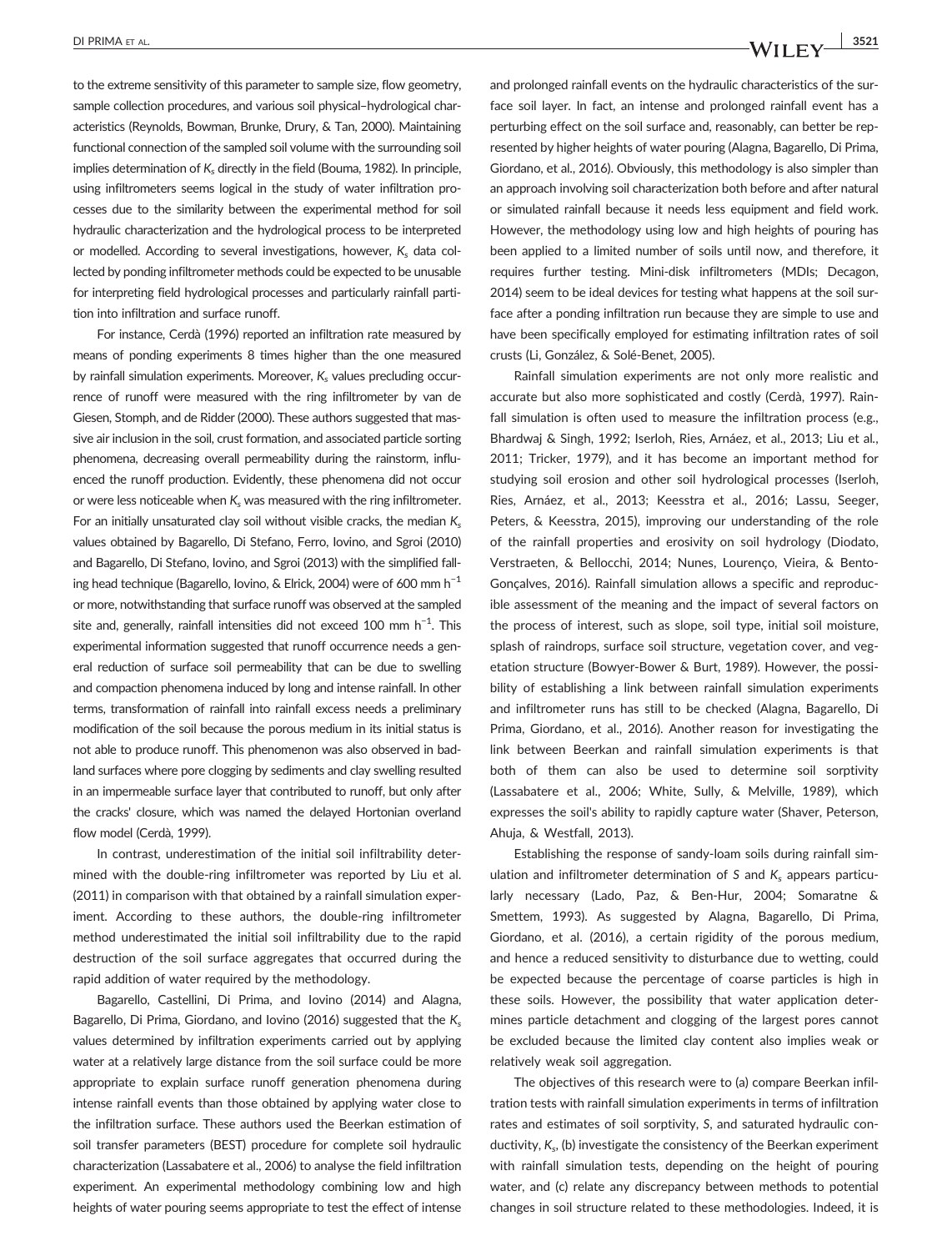expected that Beerkan runs with low heights of water pouring will disturb soil structure less than Beerkan runs with high heights or rainfall simulation experiments. This research presents a methodology that allows the comparison between ring infiltration measurements and rainfall simulation, including related estimates of soil hydraulic proper-

ties, for the case of a sandy‐loam soil and could be extended to several

# 2 | MATERIALS AND METHODS

# 2.1 | Study area

types of soil.

The study area consists of a 25‐year‐old vineyard located at El Celler del Roure in Les Alcusses de Moixent, within the Canyoles river watershed in the province of Valencia (La Costera District, eastern Spain; 38°48′ 33.12″N, 0°49′3.27″O, elevation of 577 m a.s.l.), about 100 km from the Mediterranean Sea. Wine making has a long tradition in this area, which goes back to 400 BC, such as it has been proved in the nearby Iberian settlement of La Bastida in the municipality of Moixent.

Climate is typically Mediterranean with approximately 4 months of summer drought (June–September). Mean annual rainfall is 350 mm. Rainfall is distributed in autumn, winter, and spring, with maximum peak rainfall intensities during the autumn season, when values higher than 200 mm day<sup>-1</sup> were occasionally recorded during the last 50 years (Prosdocimi et al., 2016). Extreme storm events are frequent in this area. Mean annual temperature is about 13.8 °C, and the hottest month (August) has an average temperature of about 23 °C.

The soil (Typic Xerothent according to the Soil Survey Staff, 1998) was classified as sandy‐loam according to United States Department of Agriculture standards. Its mean depth is 40 cm, with 8% of rock fragment content, low levels of soil organic matter (<1%) due to the millennia of agricultural use and soil disturbance (ploughing), and basic pH of 8 (Prosdocimi et al., 2016).

#### 2.2 | Soil sampling

On November 2015, a total of 20 undisturbed soil cores (5 cm in height by 5 cm in diameter) were collected at a depth of 0 to 5 cm and 5 to 10 cm in randomly chosen sampling points, in an area of approximately 150 m<sup>2</sup>. These cores were used to determine the dry soil bulk density,  $\rho_b$  (g cm $^{-3}$ ) and the soil water content at the time of the combined rainfall plus infiltrometer experiments,  $\theta_i$  (cm<sup>3</sup> cm<sup>-3</sup>). The soil porosity, ε (cm $^3$  cm $^{-3}$ ), was calculated from the  $\rho_b$  data, assuming a soil particle density of 2.65 g  $cm^{-3}$ .

Three disturbed soil samples were also collected from the upper 10 cm of soil to determine the soil particle size distribution (PSD). The PSD was determined using conventional methods following  $H<sub>2</sub>O<sub>2</sub>$  pretreatment to eliminate organic matter and clay deflocculation using sodium hexametaphosphate and mechanical agitation (Gee & Bauder, 1986). Table 1 summarizes the measured soil properties.

# 2.3 | Rainfall simulation

A one‐nozzle (Hardi‐1553‐12) rainfall simulator was used to apply water from a 2-m height on a  $1-m^2$  sprinkling area. A detailed TABLE 1 Clay (cl, in %), silt (si, in %), and sand (sa, in %) content (United States Department of Agriculture classification system) in the 0‐ to 0.1‐m‐depth range, soil textural classification, dry soil bulk density (ρ<sub>b</sub>, in g cm<sup>−3</sup>), soil porosity (ε, in cm<sup>3</sup> cm<sup>−3</sup>), initial volumetric soil water content ( $\theta_i$ , in cm $^3$  cm $^{-3}$ ), and saturated volumetric water content ( $\theta_{s,w}$ , in cm<sup>3</sup> cm<sup>−3</sup>), for the soil sampled on November 2015

| Variable                | Mean        |
|-------------------------|-------------|
| cl                      | 19.3 (24.9) |
| si                      | 13.4 (23.0) |
| sa                      | 67.3(6.3)   |
| Textural classification | Sandy loam  |
| $\rho_b$                | 1.26(11.1)  |
| ε                       | 0.52(10.1)  |
| $\Theta_i$              | 0.14(35.4)  |
| $\Theta_{s,w}$          | 0.44(11.7)  |

Note. Coefficients of variation (CV in %) are indicated in brackets.

description of the rainfall simulator is given in Cerdà (1999) and Iserloh, Ries, Cerdà, et al. (2013). Previous investigations reported, for this rainfall simulator, kinetic energy,  $E_k$ , estimates of 390–423 J m<sup>-2</sup> for a rainfall of duration 1 h and intensities of 51–55 mm h<sup>-1</sup> (Cerdà, Ibáñez, & Calvo, 1997; Iserloh, Ries, Arnáez, et al., 2013). In this study, ten 1‐h storms were simulated at different locations in the sampling area at 55 mm  $h^{-1}$  rainfall intensity. Storms similar to the one simulated for this experiment have a return period of 4–5 years (Cerdà, 2001). Moreover, rainfall events of 1‐h duration with intensities of 80–110 mm h−<sup>1</sup> are not extraordinary in southeast Spain and occur on average every 10 years (Castillo & Beltrán, 1979; Cerdà, 2001). The slope (~3°) was considered during the selection of the test areas to ensure that the plots were representative of the site.

Seven experiments were carried out on 0.56‐m‐diameter plots (0.246 $\text{-}$ m<sup>2</sup> plot area) that were established at the centre of the 1 $\text{-}$ m<sup>2</sup> sprinkling area. Infiltration in the 0.754-m<sup>2</sup> buffer area around the plot area contributed to limit the lateral capillary effects at the ring edge thus determining a near one‐dimensional infiltration process. The other three tests were carried out on nine smaller plots, that is, three plots for each simulated storm, each having a diameter of 0.09 m  $(6.4 \times 10^{-3} \text{ m}^2 \text{ plot area}; 0.98 \text{ m}^2 \text{ buffer area}).$  Each plot had a drain pipe in order to collect the runoff at the outlet (Figure 1). The large plot experiment was carried out, taking into account that rainfall kinetic energy was known for a particular intensity value (equal or



FIGURE 1 View of the (a) 0.56-m-diameter and (b) 0.09-m-diameter plots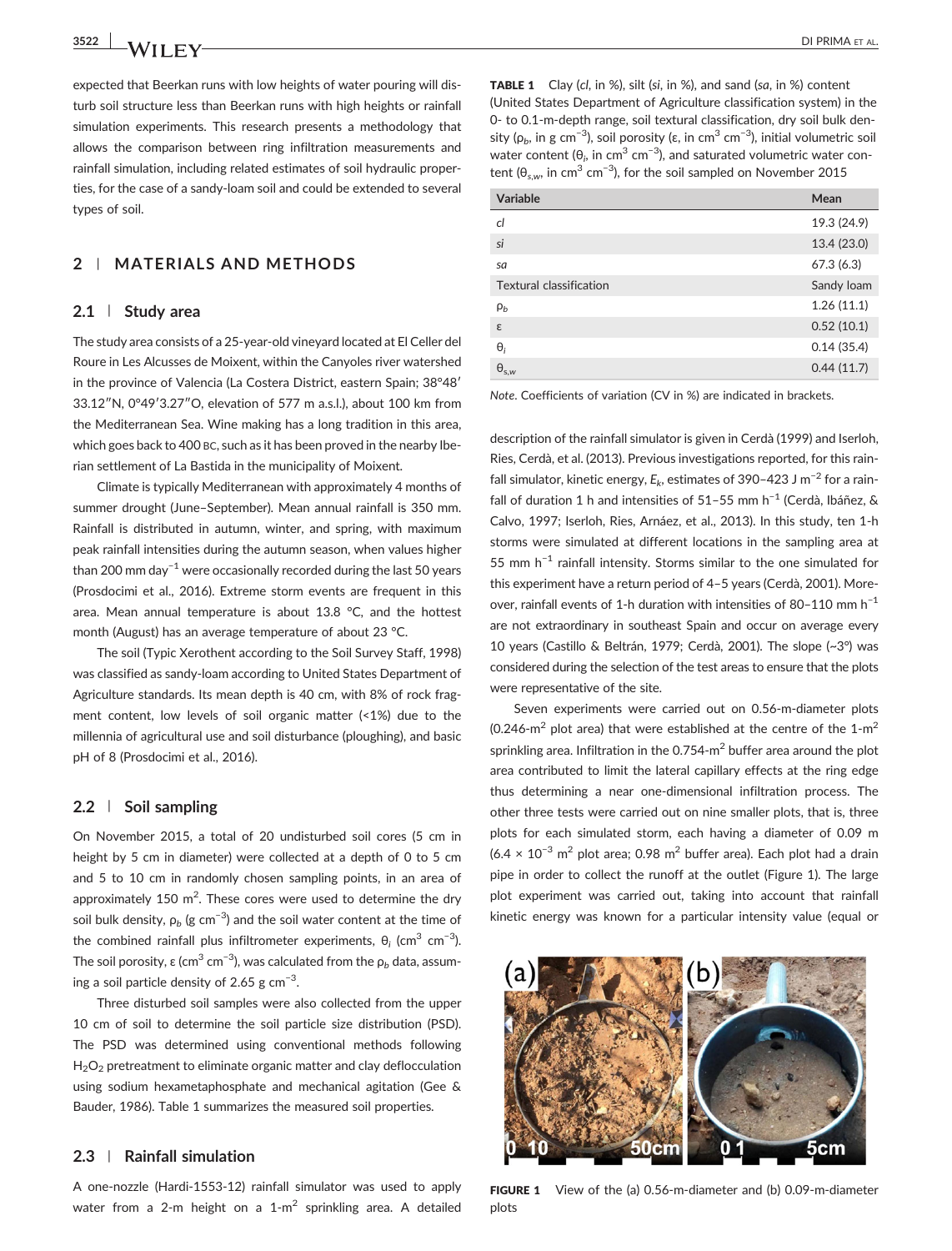close to 55 mm  $h^{-1}$ ) and a spatially variable simulated rainfall was expected (Cerdà et al., 1997; Iserloh, Ries, Arnáez, et al., 2013). Consequently, the large plot experiment was planned under the expectation that the sampled plot received water at a mean intensity equal to 55 mm h<sup>-1</sup>. However, as explained below, the ponding infiltrometer runs were carried out by using relatively small cylinders, following a procedure successfully tested by Bagarello, Castellini, et al. (2014) and Alagna, Bagarello, Di Prima, Giordano, et al. (2016). Therefore, the small plot experiment was carried out to be sure that the data collected on the larger plots were also representative at a smaller scale, given that infiltration data collected in the field can depend on the size of the individually sampled area (e.g., Bagarello et al., 2013; Youngs, 1987).

Surface runoff from the sampled plot was collected at 1‐min intervals during each simulated rainfall event from the moment at which the runoff started to run out of the outlet until it ceased. Then, the infiltration curves were drawn by subtracting the runoff rates from the rainfall intensity (Cerdà, 1998). The data obtained from each run included (a) time to ponding,  $t_p$  (s), as the time from the beginning of the rainfall simulation until the development of ponds on approximately 40% of the total plot surface (Cerdà and Doerr, 2007); (b) time to runoff,  $t_r$  (s), as the time from the beginning of the rainfall simulation until the beginning of runoff; (c) runoff coefficient,  $R_c$ , as the percentage of rainfall that became surface runoff; and (d) experimental steady-state infiltration rate,  $i_{\mathsf{s}\mathsf{R}}$  (mm h $^{-1}$ ), estimated considering the last data points of the infiltration curve, describing the steady‐state phase of the process.

#### 2.4 | Ponding infiltrometer runs

A small diameter (i.e., 0.085 m) ring inserted to a depth of 0.01 m was used for the infiltrometer runs (Lassabatere et al., 2006). According to Bagarello, Castellini, et al. (2014), a relatively small diameter of the ring was chosen to detect more clearly the potential effects of soil disturbance due to water. A total of 20 runs were carried out in November 2015 at randomly selected locations of the sampling site. For each run, a number of water volumes,  $N_v$  = 15, each of 48 cm $^3$ , were successively poured on the confined infiltration surface.

Ten runs were carried out by pouring water at a small height above soil surface, that is, at a height,  $h_w$ , of 0.03 m (low, L, runs). The energy was dissipated with the hand fingers, in an attempt to minimize soil disturbance due to water application, as commonly suggested (Reynolds, 1993). Water was applied from  $h_w = 0.34$  m at the other 10 sampling points (high, H, runs). In this case, the soil surface was not shielded to maximize possible damaging effects of water impact. To ensure flow verticality and prevent wind effects, a transparent pipe was used. A height of 0.34 m was chosen in order to perform a run characterized by a gravitational potential energy,  $E_p$ , comparable to the  $E_k$  value of the simulated rainfall. Each water application generally contributes to alter the soil surface, and the total energy of the applied water was found to be an appropriate predictor of the expected changes in  $K_s$ for another sandy‐loam soil (Bagarello, Castellini, et al., 2014). Also, models of transient soil surface sealing and infiltration establish that, for a given soil, the final saturated conductivity depends on the cumulative energy of the applied water (e.g., Brakensiek & Rawls, 1983; King

& Bjorneberg, 2012; Mualem, Assouline, & Rohdenburg, 1990; Shainberg & Singer, 1988). In this study, taking into account that both the mass of water and the height of fall were known, the L and H runs were characterized by  $E_p$  values of 37 and 423 J m $^{-2}$ , respectively. To be clearer, these values were obtained as  $m \times g \times h/\sigma$ , in which m is the mass of the applied water (0.72 kg), g is the acceleration due to gravity (9.81 m s<sup>-2</sup>), h is the height of fall (0.03 or 0.34 m), and  $\sigma$  is the infiltration surface (5.67  $\times$  10<sup>-3</sup> m<sup>2</sup>). Collision of raindrops on a bare soil surface results in mechanical changes of the exposed soil, expressed in terms of compaction, particle detachment, and splash. Therefore, an H run characterized by a gravitational potential energy equal to the kinetic energy of the simulated rainfall was expected to be the best choice for a comparison between the two methods.

For a given water volume, the time needed for the water to infiltrate was logged, and the mean cumulative infiltration time of the applied volumes was calculated for both the L,  $\Delta t_L$  (s), and the H,  $\Delta t_H$ (s), runs. These calculations were made because, for a given amount of applied water, run duration is inversely related to infiltration rate (Alagna, Bagarello, Di Prima, Giordano, et al., 2016).

Another measurement campaign, including seven L runs and seven H runs at randomly selected locations, was conducted at the same field site on May 2016 in conjunction with MDI runs (see Section 2.5).

For each infiltration run, cumulative infiltration, I (mm), was plotted against time, t (s), and a linear regression line was fitted to the last data points, describing the near steady‐state conditions, in order to estimate the experimental steady-state infiltration rate,  $i_{sP}$  (mm h<sup>-1</sup>), and the associated intercept,  $b_s$  (mm). The BEST-steady algorithm (Bagarello, Di Prima, & Iovino, 2014) was then applied to estimate the soil sorptivity, S (mm  $h^{-0.5}$ ), and the saturated soil hydraulic conductivity,  $K_s$  (mm h<sup>-1</sup>), by the following equations (Di Prima, Lassabatere, Bagarello, Iovino, & Angulo‐Jaramillo, 2016):

$$
S = \sqrt{\frac{i_{sP}}{A + \frac{C}{b_s}}}
$$
 (1)

$$
K_s = \frac{Ci_{sP}}{Ab_s + C}
$$
 (2)

where the A (mm $^{-1}$ ) and C constants are defined for the specific case of the Brooks and Corey (1964) relation and taking into account initial conditions as follows (Haverkamp, Ross, Smettem, & Parlange, 1994):

$$
A = \frac{Y}{r_d(\theta_s - \theta_i)}
$$
 (3a)

$$
C = \frac{1}{2\left[1 - \left(\frac{\theta_i}{\theta_s}\right)^{\eta}\right](1-\beta)} \ln\left(\frac{1}{\beta}\right)
$$
 (3b)

where γ (parameter for geometrical correction of the infiltration front shape) and β are coefficients that are commonly set at 0.75 and 0.6 for  $\theta_i$  < 0.25  $\theta_s$ ,  $r_d$  (mm) is the radius of the disk source, and η is a shape parameter that is estimated from the analysis of the particle size data with the pedotransfer function included in the BEST procedure. Note that relations 3a and 3b apply only when residual water content is negligible and that these equations are sensitive to the estimation of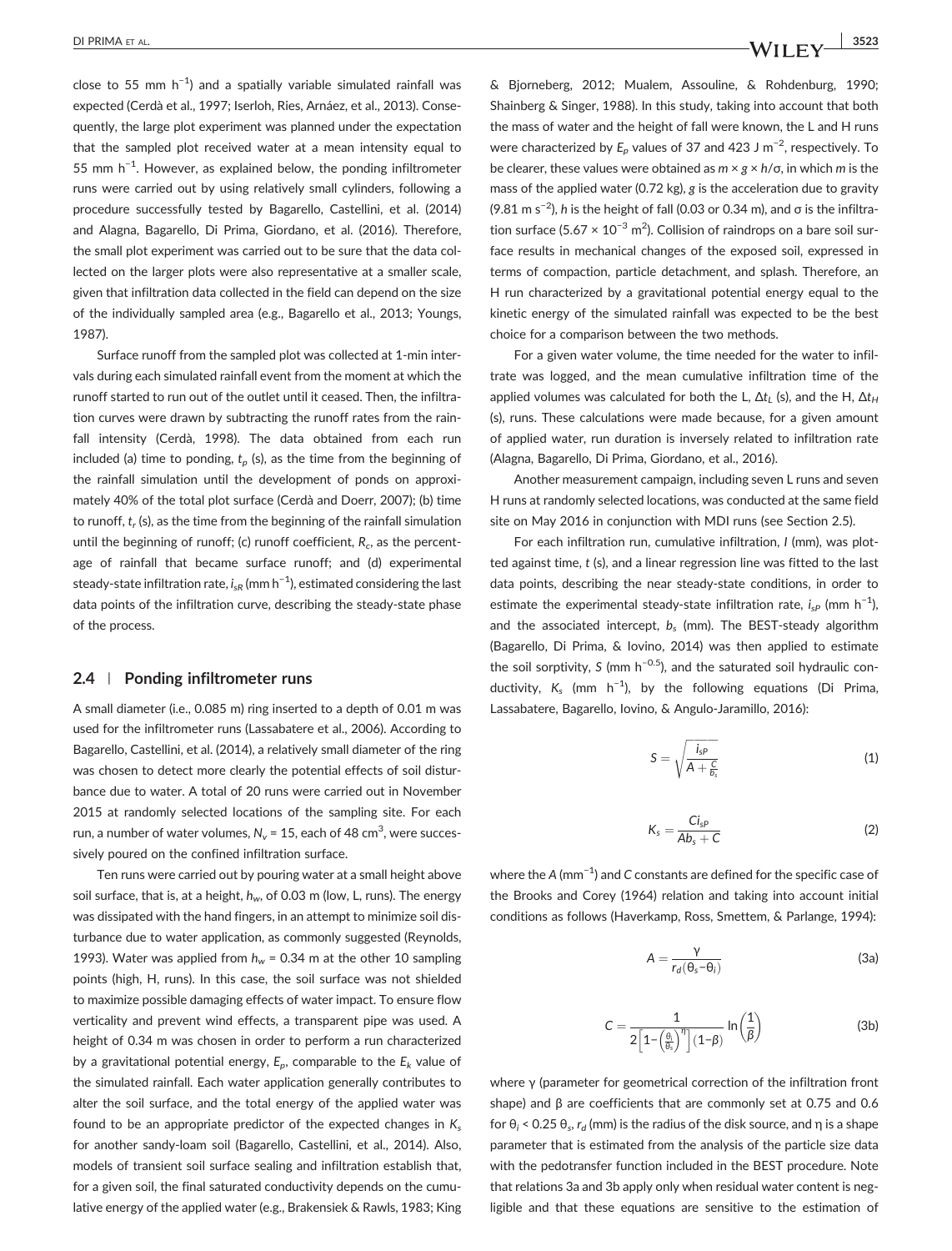saturated water content, which may be quite challenging under specific circumstances.

In order to check the impact of the assumed coincidence between saturated soil water content and porosity on the  $K_s$  calculations, two alternative approaches were applied to estimate the saturated volumetric water content,  $\theta_s$  (cm<sup>3</sup> cm<sup>-3</sup>). Following the procedure by Lassabatere et al. (2006), the saturated soil was sampled at the end of each infiltration experiment to determine the saturated gravimetric water content,  $w_{s}$  (g  $\rm g^{-1}$ ), and thus  $\theta_{s}$  from  $\rho_{b}$  and  $w_{s}$ , considering that water density is 1 g cm<sup>-3</sup> (θ<sub>s,w</sub> =  $w_s$  ρ<sub>b</sub>). With another approach, θ<sub>s</sub> was assumed to coincide with soil porosity,  $\varepsilon$  ( $\theta_{s,\varepsilon} = \varepsilon$ ), as suggested by many authors (Bagarello, Di Prima, Iovino, Provenzano, & Sgroi, 2011; Di Prima, 2015; Mubarak et al., 2010; Xu, Kiely, & Lewis, 2009; Yilmaz, Lassabatere, Angulo‐Jaramillo, Deneele, & Legret, 2010). Only  $\theta_{sw}$  was considered with reference to the second measurement campaign.

Due to ploughing of the vineyard soils for millennia, the spatial variability of the soil properties is low. Therefore, for all calculations, the site was considered homogeneous in terms of PSD and  $ρ_b$ , ε,  $θ_i$ , and  $\theta_s$  values. The representative values were obtained by averaging the individual determinations of each variable.

The BEST method was chosen for this investigation because it is one of the simplest experimental methods of soil hydraulic characterization and also because recent investigations have suggested that the method appears promising as a practical alternative to more cumbersome and time-consuming methods (Aiello et al., 2014; Alagna, Bagarello, Di Prima, Giordano, et al., 2016; Bagarello & Iovino, 2012; Bagarello, Di Prima, & Iovino, 2014; Yilmaz et al., 2010). BEST‐steady was applied because it allows a particularly simple calculation of S and  $K<sub>s</sub>$  and also because it was expected to yield a higher percentage of success on the infiltration runs, implying more experimental information, as compared to other possible algorithms. Indeed, Di Prima et al. (2016) showed that all BEST‐derived methods, that is, BEST‐ steady, BEST‐intercept, and BEST‐slope, led to similar results in most cases, but BEST‐slope (Lassabatere et al., 2006) and BEST‐intercept (Yilmaz et al., 2010) algorithms can fail when the transient phase of the infiltration process is not described appropriately. In contrast, BEST‐steady is more sensitive to the attainment of steady‐state but not sensitive to the description of the transient phase. In this study, we considered that steady‐states were attained for all experiments and that BEST‐steady was more appropriate and practical.

## 2.5 | Mini‐disk infiltrometer runs

An MDI was applied at exactly the same 14 points sampled on May 2016, 48 h after the ponding infiltration run, in order to assess the change in hydraulic properties of the soil due to the realization of the Beerkan tests. The pressure head on the porous disk of the device, with a diameter of 45 mm, was set at −5 mm, and no more than 2 mm of contact material were used. At each sampling point, the infiltration process continued until the reservoir of the device, which has a capacity of 135 ml, emptied. The final soil water content was determined by using a knife to collect a small amount of the wetted soil under the disk a few seconds after the end of the infiltration process. To determine the initial soil water content, two additional ponding infiltration runs were carried out, and the soil inside the ring was sampled 48 h later. The recommended method by Decagon Device Inc. (2014) was used to calculate the soil hydraulic conductivity corresponding to a pressure head of −5 mm, K−5.

The MDI was used in this investigation for different reasons. The source is small, which implies the possibility of performing the MDI run exactly on the area previously subjected to the ponding infiltration process. The run is expected not to alter, or alter only minimally, the infiltration surface (Alagna, Bagarello, Di Prima, & Iovino, 2016). This means that the technique should be appropriate to reveal intrinsic differences in hydrodynamic parameters of different sampling points. The effect of almost all pores on flow of water is taken into account because a high‐pressure head (close to zero) is established on the porous disk. In other terms, the measured conductivity with the MDI can be considered very close to  $K_s$  (Alagna, Bagarello, Di Prima, & Iovino, 2016). Finally, the MDI appears usable for estimating infiltration rates of soil crusts (Li et al., 2005), which can be of interest when the soil surface crusts.

## 2.6 | Analytical validation

A quantitative comparison between the  $K_s$  and S estimates obtained with the Beerkan runs and the rainfall simulation experiments was also carried out. With this aim, data from the rainfall simulation experiments on the small plots (diameter of 0.09 m) were considered because ponding infiltrometer runs were carried out with a 0.085‐m‐inner‐ diameter ring. Estimates for  $K_s$  and S were derived from the rainfall simulation experiments according to White et al. (1989). For a constant rainfall rate, R (L T<sup>-1</sup>), the time to ponding  $t_p$  can be expressed as

$$
t_p = \frac{M}{R} \left( \frac{S^2}{K_s} \right) \ln \left( \frac{R}{R - K_s} \right) \tag{4}
$$

where M is a soil-specific parameter determined by the shape of the soil water diffusivity function, which varies from 0.5 to 0.66 and can be set equal to 0.55 for practical purposes (White et al., 1989). The analytic expression of  $t_p$  given by Equation 4 can be used in the inverse sense to obtain estimates of both S and  $K_s$  as follows:

$$
S = \sqrt{1.818 \frac{R(R-r)t_p}{\ln(\frac{R}{r})}}
$$
(5)

$$
K_s = R - r \tag{6}
$$

where  $r$  (L  $T^{-1}$ ) is the steady-state runoff rate.

## 3 | RESULTS AND DISCUSSION

# 3.1 | Rainfall simulation experiments and runoff measurements

Table 2 summarizes the time to ponding, time to runoff, runoff coefficient, and experimental steady‐state infiltration rate values for the 0.56‐ and 0.09‐m‐diameter plots. At two plots, one of each size, no surface runoff was generated during the 1‐h simulations. For the other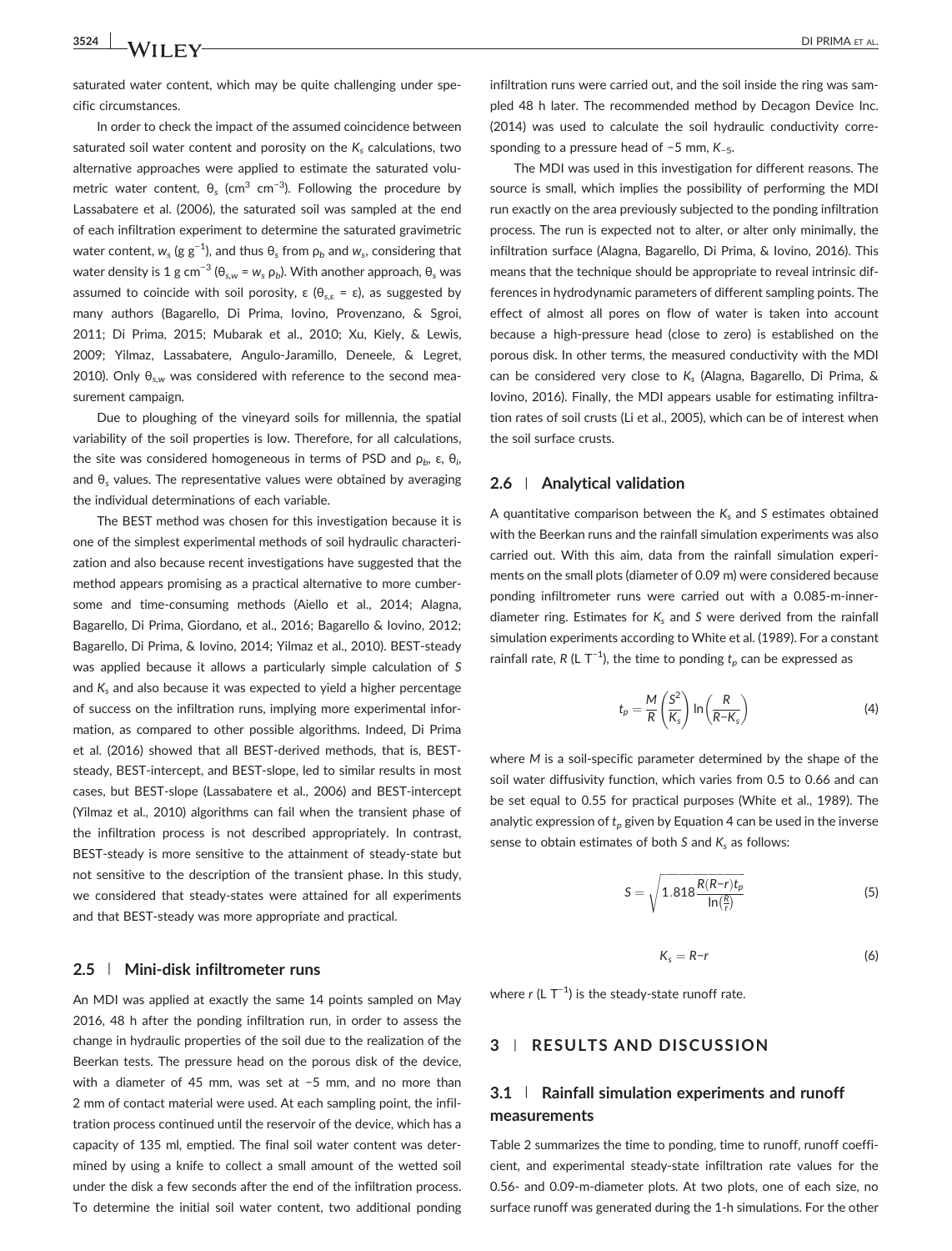**TABLE 2** Time to ponding,  $t_p$  (s), time to runoff,  $t_r$  (s), runoff coefficient,  $R_c$  (in %), and experimental steady-state infiltration rate,  $i_{sR}$  (mm h<sup>-1</sup>), for the 0.56‐ and 0.09‐m‐diameter plots

| Plot diameter | <b>Statistic</b> | $t_{p}$        | $t_{r}$ | $R_c$  | $i_{sR}$ |
|---------------|------------------|----------------|---------|--------|----------|
| 0.56          | n                | 6              | 6       | 6      | 6        |
|               | Min              | 150            | 180     | 11.9   | 9.3      |
|               | Max              | 540            | 1,260   | 57.8   | 31.1     |
|               | Mean             | 332a           | 610 c   | 31.9 d | 20.0 e   |
|               | CV               | 47.0           | 60.8    | 61.1   | 43.2     |
| 0.09          | $\mathsf{n}$     | $\overline{7}$ | 8       | 8      | 8        |
|               | Min              | 260            | 390     | 7.7    | 2.1      |
|               | Max              | 1,140          | 2,650   | 75.7   | 60.3     |
|               | Mean             | 761 b          | 1,308 с | 38.0 d | 24.4 e   |
|               | <b>CV</b>        | 45.1           | 70.7    | 73.0   | 76.0     |

Note. Sample size (n), minimum (Min), maximum (Max), mean, and coefficient of variation (CV, in %). For a given variable, the values in a column followed by the same lower case letter were not significantly different according to a two-tailed t test ( $P = .05$ ).

six 0.56‐m‐diameter plots, the times to ponding and to runoff varied between 150–540 and 180–1,260 s, respectively. The runoff coefficient ranged from 11.9% to 57.8%. For the small plots, the time to ponding and to runoff varied between 260–1,140 and 390–2,650 s. The runoff coefficient ranged from 7.7% to 75.7%.

Experimental steady-state infiltration rates,  $i_{sR}$ , were reached before the end of all runs, so they were estimated considering the last data points of the infiltration curves. An example is given in Figure 2. The  $i_{sR}$  values of the 0.56- and 0.09-m-diameter plots ranged from 9.3 to 31.1, mean value,  $M(i_{sR}) = 20.0$  mm h<sup>-1</sup>, and from 2.1 to 60.3 mm h<sup>-1</sup>, M( $i_{sR}$ ) = 24.4 mm h<sup>-1</sup>, respectively. The mean values differed only by a factor of 1.2, suggesting that using different plot sizes did not appreciably affect the estimated infiltration rates, in terms of average values. A slightly larger variability of  $t_r$ ,  $R_c$ , and  $i_{SR}$  was detected with the small plots, showing that an increase in the sampled area implied reduced uncertainties in the estimated mean values of the three variables. However, the plot diameter did not have a statistically detectable effect on the measured  $t_r$ ,  $R_c$ , and  $i_{sR}$  values according to a



FIGURE 2 Illustrative example of a 1-h simulated rainfall on a 0.56-mdiameter plot at 55 mm  $h^{-1}$  rainfall intensity. The infiltration curve was drawn by subtracting the runoff rate from the intensity. The experimental steady-state infiltration rate,  $i_{sR}$  (9.3 mm h $^{-1}$ ), was estimated considering the last 13 data points

two-tailed t test at  $P = .05$  (Table 2). The statistical irrelevance of the area on the estimated steady‐state infiltration rate by the rainfall simulation experiments implied the possibility of establishing a comparison between the rainfall simulation experiment with a known kinetic energy value and the ponding infiltrometer runs, even if these last runs did not sample the same area. In other words, the comparison in terms of total applied energy between the two methodologies was possible, because the  $E_k$  value for the specific rainfall simulator and applied intensity was known (Iserloh, Ries, Arnáez, et al., 2013).

## 3.2 | Effect of height on ponded infiltration

The height from which water was poured influenced the infiltration process because the mean duration of the H runs, equal to 2,236 s (individual runs lasting from 1,134 to 4,877 s), was 2.8 times longer than the mean duration of the L runs, equal to 842 s (individual runs lasting from 590 to 1,234 s, Figure 3a). The ratio  $\Delta t_H/\Delta t_L$  (1.3 <  $\Delta t_H$ /  $\Delta t_L$  < 4.8) increased with the number of the applied volumes of water (Figure 3b), indicating that  $\Delta t_H$  increased more than  $\Delta t_L$  during the run. Therefore, the differences between  $\Delta t_H$  and  $\Delta t_L$  were expressive of a progressive deterioration of the infiltration surface with the repeated application of a given amount of water from a higher height. Disturbance occurred soon, because  $\Delta t_H/\Delta t_L$  was systematically greater than one even in the early stages of the infiltration run, and it increased with a prolonged exposure of the soil surface to water.

Figure 3c shows two illustrative examples of the  $K_s$  calculation by BEST‐steady. According to the Lilliefors (1967) test, the hypothesis of a normal distribution for the  $K_{sL}$  and  $K_{sH}$  data, obtained with the L and H experiments, respectively, was never rejected ( $P = .05$ ). Therefore, the data were summarized by calculating the arithmetic mean and the associated coefficient of variation (Table 3). As expected, the estimates of  $K_s$  increased considering  $\theta_{s,\varepsilon}$  instead of  $\theta_{s,w}$  (difference by a factor of 1.2) because A is inversely related to  $\theta_s$  according to Equation 3a and larger  $K_s$  values are obtained with smaller A values according to Equation 2. Nevertheless, the assumed coincidence between saturated soil water content and porosity, as an alternative approach to the direct measurement of  $\theta_s$ , did not have a strong effect on the estimated  $K_s$  values because rather similar estimates were obtained with both  $θ$ <sub>s</sub> values.

In both cases, the average  $K_s$  values obtained with the L experiments,  $M(K_{s1})$ , were higher than the expected saturated conductivity on the basis of the soil textural characteristics alone, for example,  $K_s$  = 44.2 mm h<sup>-1</sup> for a sandy-loam soil according to Carsel and Parrish (1988). This suggested that soil macroporosity in the ploughed horizon might have influenced the results (Alagna, Bagarello, Di Prima, Giordano, et al., 2016; Josa, Ginovart, Solé, & others, 2010). The effect of the height from which water was poured on  $K_s$  was statistically significant and also noticeable, as  $M(K_{sL})$  was around 10 times higher than  $M(K<sub>sH</sub>)$ , means of  $K<sub>s</sub>$  obtained with high runs. This result was in line with the suggestion by Bagarello, Castellini, et al. (2014) and Alagna, Bagarello, Di Prima, Giordano, et al. (2016) that a larger height from which water was poured, that is, more energy delivered to the soil surface, implied more opportunities for aggregate breakdown, compaction of the exposed soil surface and macropore obstruction.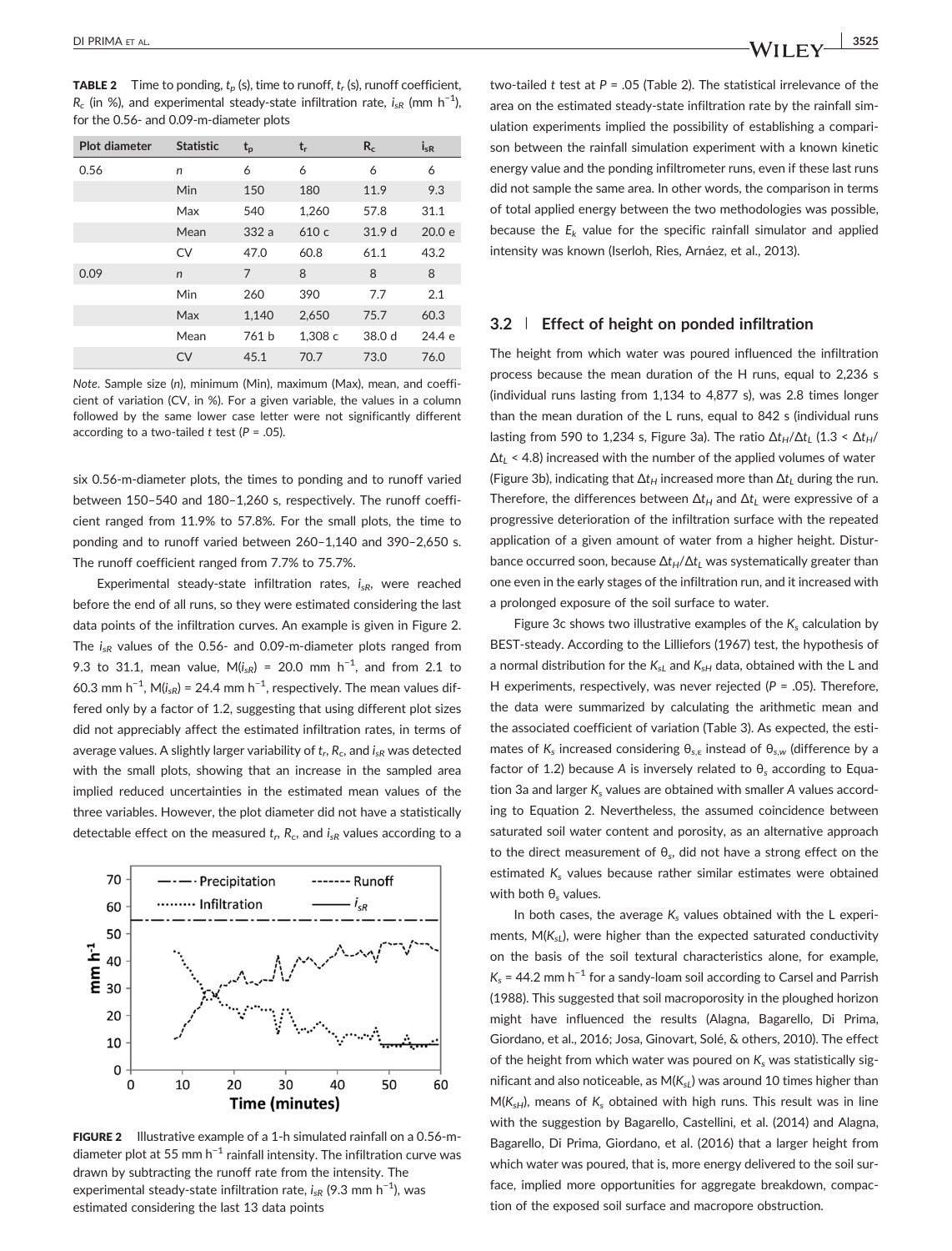

FIGURE 3 (a) Cumulative infiltration curves for both heights of water pouring. (b) Ratio between the mean infiltration time for a water application height of 0.34 m ( $\Delta t$ <sub>H</sub>) and 0.03 m ( $\Delta t$ <sub>L</sub>) during the infiltration runs plotted against the number of the applied volumes of water. (c) Illustrative example of the calculation procedure of saturated soil hydraulic conductivity,  $K_s$ , by applying Beerkan estimation of soil transfer parameters‐steady to analyse the measured cumulative infiltration, I (mm), versus time, t (h), data. The slope  $i_{sP}$  (mm  $\rm h^{-1}$ ) is the experimental steady-state infiltration rate, and  $b_s$  (mm) is the experimental intercept of the straight line interpolating the last three I versus t data points

For another sandy‐loam soil located in Sicily (Italy), with an initial soil water content (0.12–0.16 cm $^3$  cm $^{-3}$ ) similar to the mean  $\theta_i$  of the sampled soil in this investigation (0.14 cm $^3$  cm $^{\text{-3}}$ ), M(K $_{\text{sL}}$ ) was equal to 299.2-496.4 mm h<sup>-1</sup> (Alagna, Bagarello, Di Prima, Giordano, et al., 2016), that is, it differed from the  $M(K_{sL})$  value of this investigation by a factor of 1.7-3.4. On the other hand, the  $M(K_{sH})$  value obtained in the Spanish soil was very close to those by Alagna, Bagarello, Di Prima, Giordano, et al. (2016), that is, 12.8-18.9 mm  $h^{-1}$ , supporting

TABLE 3 Sample size (n), minimum (Min), maximum (Max), mean, and coefficient of variation (CV, in %) of the saturated soil hydraulic conductivity,  $K_s$  (mm h<sup>-1</sup>), values obtained by pouring water into the cylinder from two different heights,  $h_w$  (m), and considering different saturated soil water content values,  $\theta_s$  (cm $^3$  cm $^{-3}$ )

|              | $K_{s}$ |                   |        |        |
|--------------|---------|-------------------|--------|--------|
| $\theta_{s}$ | 0.44    |                   | 0.52   |        |
| $h_w$        | 0.03    | 0.34              | 0.03   | 0.34   |
| n            | 10      | 10                | 10     | 10     |
| Min          | 95.2    | 6.3               | 112.0  | 7.7    |
| Max          | 259.7   | 26.0              | 300.0  | 31.8   |
| Mean         | 146.2a  | 15.2 <sub>b</sub> | 171.6a | 18.7 b |
| CV           | 35.1    | 42.7              | 33.9   | 42.4   |

Note. For a given saturated soil water content value, values followed by a different lower case letter were significantly different according to a twotailed t test ( $P = .05$ ).

their conclusion that the H runs could allow the estimation of similar  $K<sub>s</sub>$  for soils with a similar texture.

The BEST method is dedicated to nonlayered soils that should also be uniform and with a uniform soil water content at the beginning of the infiltration run (Lassabatere, Angulo‐Jaramillo, Soria‐Ugalde, Simunek, & Haverkamp, 2009; Lassabatere et al., 2006) and contain no macropore network (Lassabatere et al., 2014). However, completely homogeneous soils probably do not exist in natural environments (Reynolds & Elrick, 2002). Therefore, the hydraulic conductivity obtained by an infiltrometer method, such as BEST, should probably be considered as an equivalent conductivity, that is, the conductivity of a rigid, homogeneous, and isotropic porous medium characterized by infiltration rates that are those actually measured on real soils (Bagarello et al., 2010). For the case of stratified media, the layer with the lowest hydraulic conductivity may rule flow and consequently cumulative infiltration at the surface. Therefore, water infiltration data can be regarded as more representative of the hydraulic behaviour of the less permeable layer, and BEST parameters may be assigned to the less permeable layer. Such an approach was proposed by Lassabatere et al. (2010) for a stratified medium with a low‐permeability sedimentary layer at the surface. The ability of the BEST method to distinguish between crusted and noncrusted soils was also demonstrated by Souza et al. (2014). The experiments presented in this study support these previous findings and suggest that if any crust forms at the surface, Beerkan infiltration tests should detect the impact on flow and BEST estimates should better characterize the hydraulic properties of the crust.

# 3.3 | Comparing infiltrometer runs against rainfall simulation experiments

Capillary flow effects in the late phase of the simulated rainfall were likely negligible because the buffer area avoided the edge effects around the ring. This circumstance likely determined a near‐vertical wetting front, that is, a one-dimensional process, in the soil volume underlying the confined plot surface. On the other hand, three‐dimensional infiltration experiments were carried out according to the BEST procedure. Therefore, the comparison between the infiltrometer run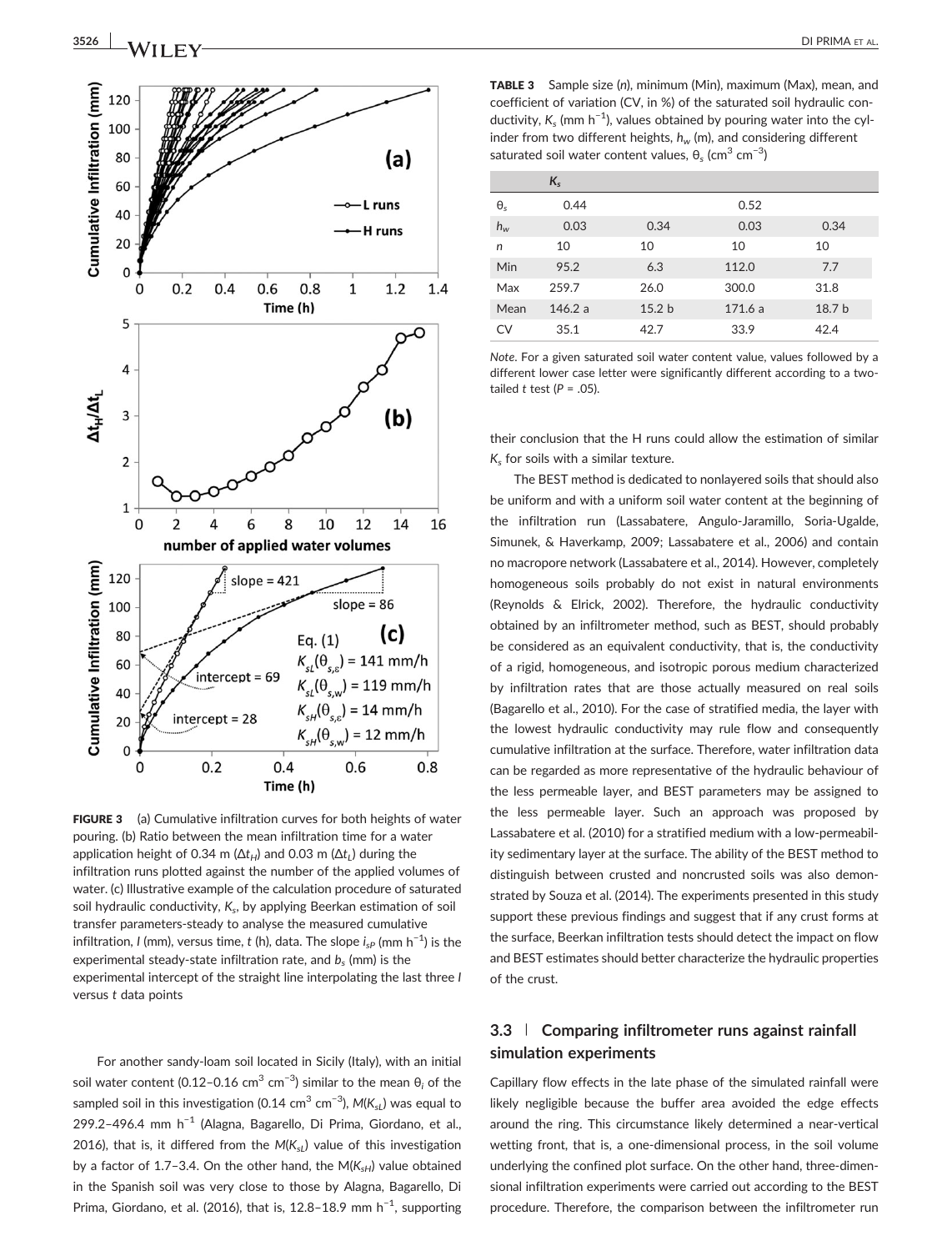and the rainfall simulation experiment cannot be established in terms of steady‐state infiltration rates due to the differences in flow dimension and therefore requires additional consideration.

At steady state, vertical infiltration rates under a null pressure head on the infiltration surface approach  $K_s$  (Reynolds et al., 2000). Therefore, a comparison was established between the  $i<sub>SP</sub>$  data and the saturated soil hydraulic conductivity values,  $K_{sL}$  and  $K_{sH}$ . This comparison allowed us to discriminate between possible ( $i_{sR} \geq K_s$ ) and physically impossible  $(i_{sR} < K_s)$  situations. Indeed, considering a homogeneous soil with constant hydraulic properties submitted to rainfall simulation tests, infiltration rate should always be higher than saturated hydraulic conductivity, and the steady-state infiltration rate should approach the value of the saturated hydraulic conductivity at the end. As a result, if we consider that all the data correspond to the same soil and the same physics, the estimates for saturated hydraulic conductivity derived from ponding infiltration tests should remain lower than the estimate for one‐dimensional steady‐state infiltration rates derived from the rainfall simulation tests. However, this was not necessarily the case. For the rainfall simulation experiment, the data obtained for both plot types (0.56‐ and 0.09‐m diameter) were considered given the similarity of the collected experimental information in the two cases. As shown in Figure 4, physically possible mean values of  $K_s$  were obtained with the H runs,  $i_{sR} > M(K_{sH})$ , regardless of the estimate of  $θ_s$  ( $θ_{s,w}$ ,  $θ_{s,\varepsilon}$ ). On the other hand, both  $M(K_{sl})$  values greatly exceeded  $M(i_{sR})$ , denoting a physically impossible situation while considering the same homogeneous soil with constant hydraulic properties for the ponded infiltrations with low height for water pouring and rainfall simulation experiments. In other words, physical mechanisms were not comparable between these last two experiments, with additional soil structure disturbance for the rainfall simulation experiments. Conversely, concordant results were found for the ponded infiltration with high height of water pouring and rainfall simulation experiments. These results supported the suggestion by Bagarello, Castellini, et al. (2014) and Alagna, Bagarello, Di Prima, Giordano, et al. (2016) that the  $K_s$  values determined by applying water at a relatively large distance from the soil surface were more appropriate than those obtained with a low height of water pouring to explain surface runoff generation phenomena during intense



FIGURE 4 Comparison between the mean  $K_s$  values obtained by pouring water into the cylinder from two different heights (L and H runs) and considering different saturated soil water content values ( $\theta_{s,w}$ and  $\theta_{s,\epsilon}$ ) and mean infiltration rates of the rainfall simulation experiments for the 0.09‐ and 0.56‐m‐diameter plots



FIGURE 5 Cumulative empirical frequency distribution of the steadystate infiltration rates of the rainfall simulation experiments,  $i_{SR}$  (for both the 0.09‐ and 0.56‐m‐diameter plots), and the saturated soil hydraulic conductivity,  $K_s$  (for both  $\theta_s$  values), obtained by pouring water into the cylinder from two different heights (L and H runs)

storms. In particular,  $K_{sH}$  values were in line with the occurrence of the measured runoff, whereas  $K_{sL}$  values precluded it (Figure 5).

Taking into account that both the rainfall simulation experiment and the H runs determined some kind of soil surface alteration, this comparison suggested that the perturbation factors (droplet impact during rainfall and height from which water was poured) had a similar effect on the measured parameters. So we can conclude that linking applied methodologies through the kinetic energy of rainfall and the gravitational potential energy of water used for the infiltration runs allowed us to establish a physical link between the simulated hydrological process and the proposed methodology.

The BEST method of soil hydraulic characterization is easy to apply over large areas because the equipment that has to be transported is minimal, and small volumes of water are enough to conduct a field infiltration run. Beerkan runs with high heights of pouring give similar information to rainfall simulations but are much easier to conduct as compared with these latter runs. Beerkan tests can simply be replicated to develop a large number of sampling points, which means that intensively sampling large or relatively large areas is a real possibility (Gonzalez‐Sosa et al., 2010). The importance of an intensive point sampling to reproduce accurately the spatial organization of  $K_s$ and hence explain soil hydrological processes was demonstrated, for example, by Zimmermann et al. (2013) and Bagarello et al. (2010, 2013). According to Vandervaere et al. (1998), the conductivity measured at the  $1-m^2$  scale by tension infiltrometers remains a relevant parameter even for the study of processes at much larger scales. Furthermore, Bodhinayake, Si, and Noborio (2004) showed that unsaturated and ponding infiltration measurements could not vary substantially as the field slope increases up to 20% (or 11°). Therefore, the methodology applied in this investigation could also be used, or at least tested, on areas steeper than 3°.

# 3.4 | Comparing ponding and mini-disk infiltrometer runs

This campaign, constituted by Beerkan experiments of types H and L followed by MDI tests, was aimed at checking the effect of Beerkan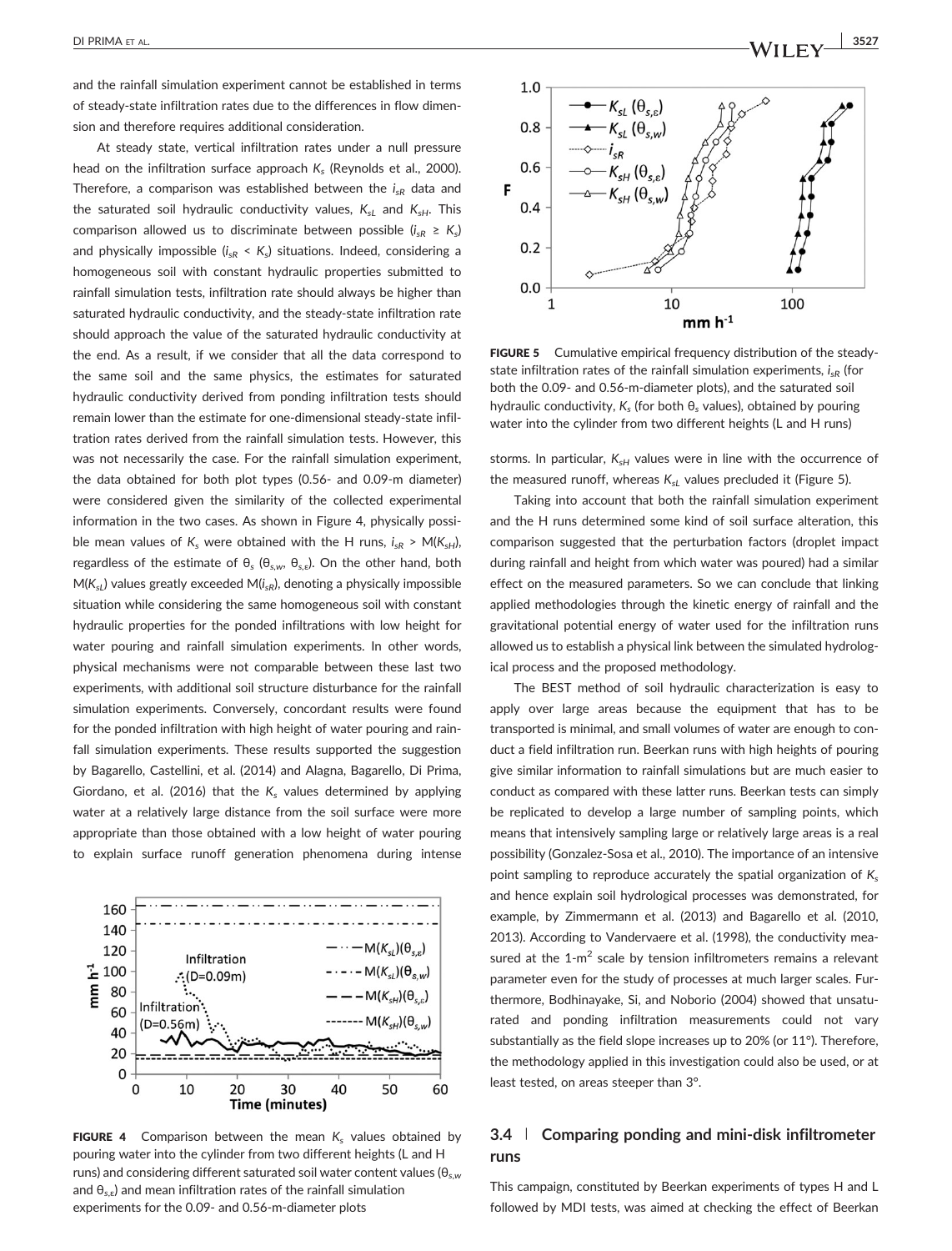tests on soil surface hydraulic conductivity with an alternative procedure. The initial soil water content was similar for the ponding infiltration runs (θ<sub>i</sub> = 0.061 cm<sup>3</sup> cm<sup>−3</sup>) and the MDI runs (θ<sub>i</sub> = 0.076 cm<sup>3</sup> cm<sup>−3</sup>).

For this campaign, the L runs yielded 3.5 times higher  $K_s$  values than the H runs, and the differences between the two datasets were statistically significant at  $P = 0.05$  (Table 4). Therefore, the effect of the height of pouring on the  $K_s$  determinations was similar to that detected earlier in this investigation and also in other investigations (Alagna, Bagarello, Di Prima, Giordano, et al., 2016; Bagarello, Castellini, et al., 2014). The MDI yielded K−<sup>5</sup> values that were 2.3 times higher at the L sites than in the H sites, and also the differences between the two K−<sup>5</sup> datasets (L, H) were statistically significant (Table 4).

Taking into account that the MDI was not expected to alter appreciably the sampled surfaces, the information collected with the MDI runs was that saturated or close to saturation hydraulic conductivity was lower at the H sites than the L ones. Soil sampling was carried out randomly, and the sampled surfaces did not exhibit singularities before the ponding infiltration runs; that is, all surfaces appeared similar. Moreover, experiments carried out at the H sites seemed to perturb soil surface, in contrast to the L sites. Therefore, the MDI experiment confirmed independently that soil alteration during the Beerkan tests, reducing soil hydraulic conductivity, was particularly noticeable when a high height of water pouring was used.

Possible mechanisms reducing hydraulic conductivity of saturated or near‐saturated soil upon wetting are known to be compaction, mechanical breakdown, slaking, swelling, and physical–chemical dispersion (Le Bissonnais, 1996; Souza et al., 2014). Slaking, swelling, and dispersion were not considered to be relevant mechanisms determining differences between the L and the H runs because (a) ponding conditions were suddenly established on both types of sites, which implies a similarity between possible slaking phenomena; (b) the same

TABLE 4 Sample size (n), minimum (Min), maximum (Max), mean, and coefficient of variation (CV, in %) of the saturated,  $K_s$  (mm h<sup>-1</sup>), and unsaturated,  $K_{-5}$  (mm h<sup>-1</sup>), soil hydraulic conductivity values

| $h_{w}$ (m) | Variable     | $K_{s}$        | $K_{-5}$ |
|-------------|--------------|----------------|----------|
| 0.03        | n            | 7              | 7        |
|             | Min          | 91.4           | 85.8     |
|             | Max          | 156.6          | 119.1    |
|             | Mean         | 126.3a         | 100.6a   |
|             | <b>CV</b>    | 17.5           | 12.5     |
| 0.34        | $\mathsf{n}$ | $\overline{7}$ | 6        |
|             | Min          | 19.3           | 23.3     |
|             | Max          | 72.3           | 59.0     |
|             | Mean         | 35.7 b         | 43.4 b   |
|             | <b>CV</b>    | 58.7           | 35.8     |
|             |              |                |          |

Note. All K<sub>-5</sub> data were collected with a mini-disk infiltrometer and identical experimental procedures. The K−<sup>5</sup> data corresponding to a height of water pouring,  $h_w$ , of 0.03 m (0.34 m) in the table were obtained at the locations previously sampled with a Beerkan run and a low (high) height of water pouring. For a given variable, the values in a column followed by a different lower case letter were significantly different according to a two-tailed t test  $(P = .05)$ .

volume of water infiltrated the soil, and, in any case, the soil was not particularly rich in clay particles, which suggested similar and presumably moderate swelling phenomena at the L and H sites; and (c) the same tap water was used for all infiltration runs, suggesting that there is no reason to expect that dispersion was promoted and also that it was similar at the two site types if it occurred to a certain degree. Instead, L and H runs differed intentionally by the applied energy to the soil surface. More energy implies more opportunities to compaction and aggregate breakdown to a certain state of disruption (e.g., Angulo‐Jaramillo, Bagarello, Iovino, & Lassabatere, 2016; Cerdà, 1998, 2000). Therefore, compaction and mechanical breakdown, as also suggested by visual examination of the infiltration surfaces after



FIGURE 6 View of the infiltration surfaces after a Beerkan run conducted at low (L) and high (H) height of water pouring

**TABLE 5** Comparison of sorptivity, S (mm  $h^{-0.5}$ ), and saturated soil hydraulic conductivity,  $K_s$  (mm  $h^{-1}$ ), obtained with the rainfall simulation experiments and the BEST procedure with two different heights of water pouring

| <b>Rainfall simulator</b><br>$(D = 0.09$ m) | <b>Statistic</b> | S (Equation 5) | $K_s$ (Equation 6) |
|---------------------------------------------|------------------|----------------|--------------------|
|                                             | n                | 7              | $\overline{7}$     |
|                                             | <b>Min</b>       | 23.6           | 2.1                |
|                                             | Max              | 55.0           | 60.3               |
|                                             | Mean             | 35.7a          | 23.7 c             |
|                                             | <b>CV</b>        | 37.9           | 83.9               |
| BEST ( $\theta_s$ = 0.44)                   |                  | $S_H$          | $K_{\rm sH}$       |
|                                             | n                | 10             | 10                 |
|                                             | Min              | 25.6           | 6.3                |
|                                             | Max              | 52.3           | 26.0               |
|                                             | Mean             | 38.9 a         | 15.2 c             |
|                                             | CV               | 19.3           | 42.7               |
|                                             |                  | $S_L$          | $K_{sL}$           |
|                                             | n                | 10             | 10                 |
|                                             | <b>Min</b>       | 59.4           | 95.2               |
|                                             | Max              | 83.7           | 259.7              |
|                                             | Mean             | 72.6 b         | 146.2 d            |
|                                             | CV               | 9.8            | 35.1               |

Note. Sample size (n), minimum (Min), maximum (Max), mean, and coefficient of variation (CV, in %). For a given variable, the values followed by the same lower case letter were not significantly different according to the Tukey honestly significant difference test ( $P = .05$ ). The values followed by a different lower case letter were significantly different. BEST = Beerkan estimation of soil transfer parameters.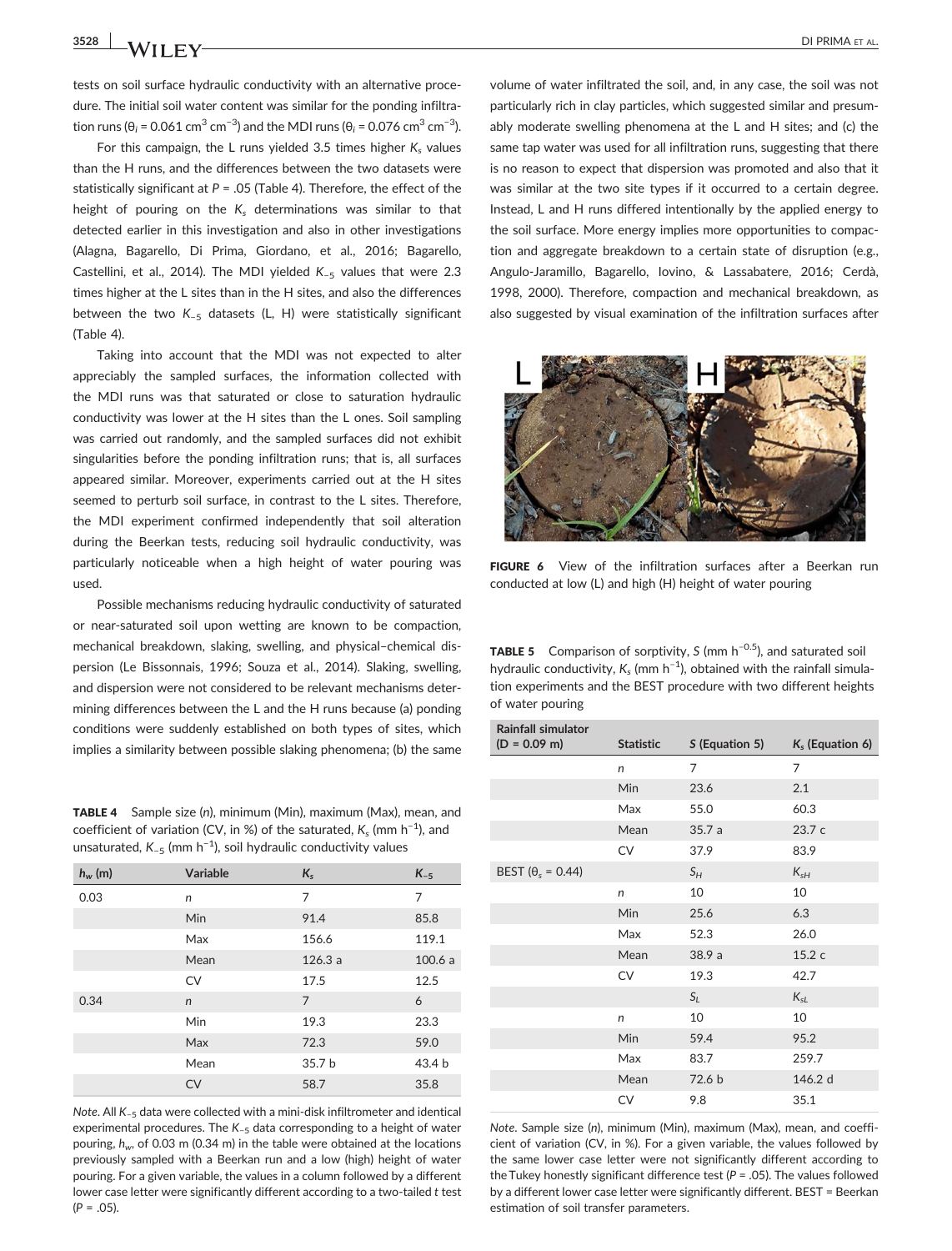the field runs (Figure 6), appeared to be the most plausible cause of the detected height effects.

# 3.5 | Using rainfall simulator data to predict soil hydraulic properties

No statistical differences were detected according to the Tukey honestly significant difference test ( $P = .05$ ) between the S and  $K_s$  values estimated by Equations 5 and 6 and those obtained with H runs by Equations 1 and 2, respectively (Table 5). On the other hand, the L runs yielded significantly higher S and  $K_s$  values as compared with both rainfall simulation and the H runs. These results showed that the rainfall simulation experiments and the Beerkan H runs led to similar, and also plausible, S and  $K_s$  values, and both approaches were able to account for soil sealing during rainfall events with high intensities. On the other hand, the Beerkan L runs overestimated the capability of the soil to infiltrate water during rainfall events with high intensities. These results mean also that when the hydraulic properties of soils are targeted without any disturbance of soil structure, Beerkan runs with low height of pouring water should be used. Conversely, when the change in soil structure during rainfall event and its consequences on water runoff are targeted, either rainfall simulator or Beerkan tests with a high height of pouring water should be used. Because these last runs give similar results to the rainfall simulator, while being much less costly and time-consuming, they appear as a promising tool for the characterization of soil hydraulic behaviour under intense rainfall events.

# 4 | CONCLUSIONS

A sandy‐loam soil was sampled at El Celler del Roure in Les Alcusses de Moixent (Valencia, southeast Spain), with rainfall simulation experiments, the BEST procedure carried out with two heights of water application (0.03 and 0.34 m) and MDI experiments. The height from which water was poured onto the infiltration surface influenced significantly the measurement of the saturated soil hydraulic conductivity,  $K_s$ , with the low (L) runs yielding higher mean values than the high (H) runs by approximately one order of magnitude. The latter values were in line with the results from rainfall simulation experiments. Indeed, plausible  $K_s$  values were only obtained with the H runs because they were lower and of the same order of magnitude as the infiltration rates measured with rainfall simulation. Therefore,  $K_s$  values determined by applying water at a relatively large distance from the soil surface were more appropriate to predict surface runoff generation phenomena during intense storms. In particular, the H procedure yielded  $K_s$  values in line with the occurrence of the measured runoff, whereas the L procedure estimations precluded it. We attributed this discrepancy to the change in the physics of water infiltration and changes in soil structure. In the case of H runs and rainfall simulation experiments, the kinetic and gravitational potential energy of water drops may have impacted soil structure at surface, thus reducing water infiltration. Visually, the change in soil structure at surface was evident. In addition, complementary experiments (MDI experiment) demonstrated that this change was responsible for a large decrease in hydraulic

conductivity. This phenomenon was mainly expressive of compaction and mechanical breakdown processes because slaking, swelling, and dispersion depend on factors that did not change between the L and H sites. Thus, Beerkan tests with high height of water pouring should be performed when the understanding of soil hydraulic behaviour is targeted for intense storm events.

The imposed coincidence of the soil alteration severity between the simulated rainfall and infiltrometer runs, expressed as kinetic and gravitational potential energy of the applied water, respectively, determined a similar impact on the measured hydraulic parameters. In the future, estimating  $E_k$  at different applied intensities, using disdrometers and optical rain spectrometers, and setting up the infiltrometer tests with a height of water pouring whereby  $E_p \approx E_k$  could allow for the assessment of the established physical link between the hydrological processes measured with rainfall simulation experiments and the proposed methodology for characterizing the soil.

In conclusion, the hypothesis that the height from which water is poured onto the soil surface is a parameter useful in infiltration experiments to mimic the effect of high-intensity rain on the soil hydraulic properties was demonstrated. It was also demonstrated that this kind of test could accurately mimic rainfall simulation experiments. This study investigated the case of a sandy loam soil. However, this procedure should be tested for soils with different texture and structural stability and different initial moisture conditions in an attempt to improve our ability to use measured soil properties for both interpreting and simulating hydrological processes, including runoff generation phenomena. Establishing a link between the process to be simulated and the applied soil hydraulic characterization method is a topic meriting specific research, although solving the problem is not easy. A factor that has to be considered is that infiltration tests are commonly performed with constant boundary conditions at the soil surface. However, intensities are prone to time variation during a rainfall event, which implies that mechanisms of soil response to wetting may change during the event and between events. Recovery of soil hydraulic properties between two events should also be taken into account.

#### ACKNOWLEDGMENTS

The research leading to these results has received funding from the European Union Seventh Framework Programme (FP7/2007–2013) under grant agreement 603498 (RECARE project) and from the Università degli Studi di Palermo (Dottorato di Ricerca in Sistemi Agro‐Ambientali, indirizzo Idronomia Ambientale). The authors also thank N. Pradetto Sordo for her assistance in the field activity. S.D.P. also thanks I.A., B.F., and A.H.

#### **ORCID**

Simone Di Prima <http://orcid.org/0000-0002-5066-3430> Inmaculada Bautista <http://orcid.org/0000-0003-2977-5136> Massimo Iovino <http://orcid.org/0000-0002-3454-2030>

# REFERENCES

Aiello, R., Bagarello, V., Barbagallo, S., Consoli, S., Di Prima, S., Giordano, G., & Iovino, M. (2014). An assessment of the Beerkan method for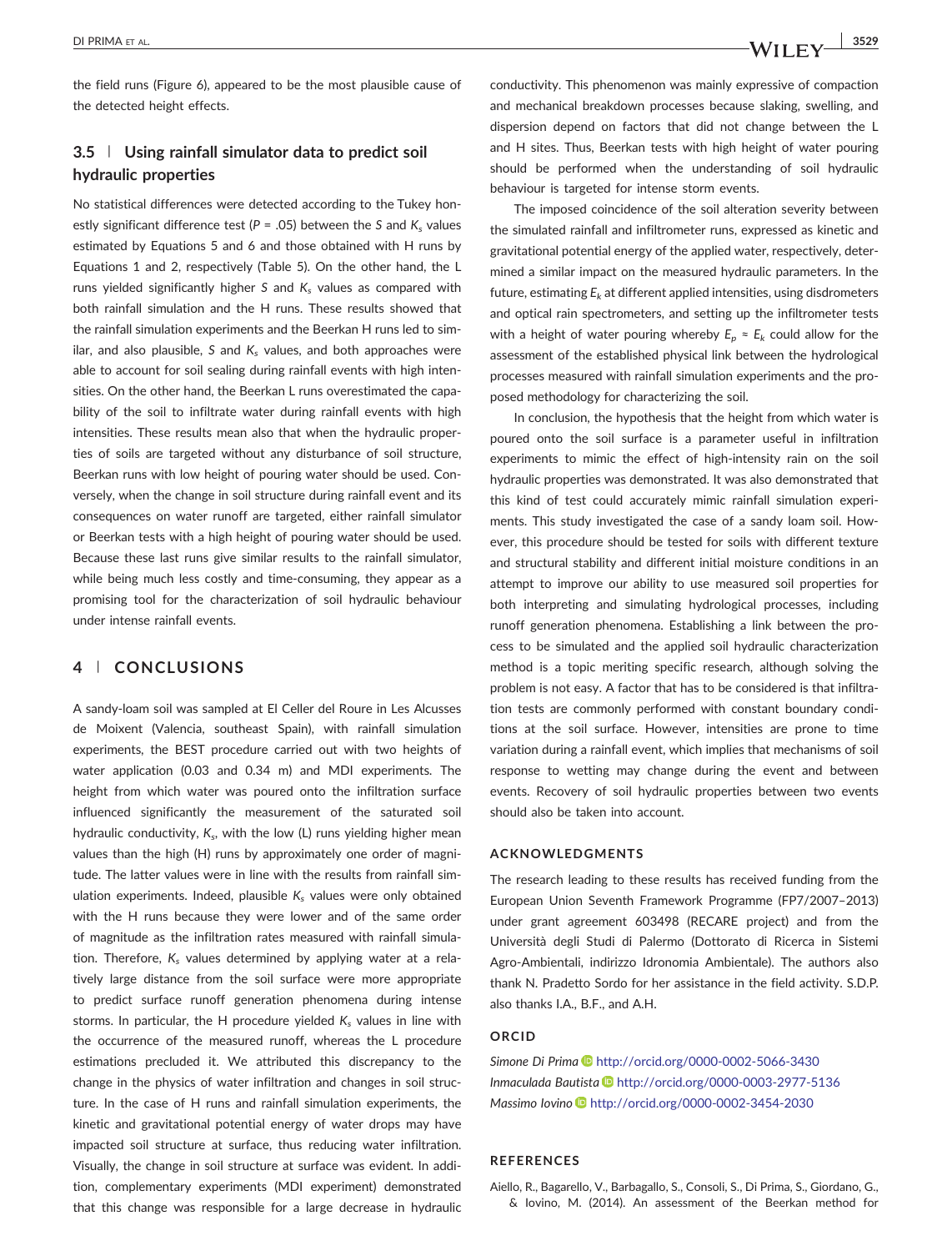3530 **I NA/ILLEN/** OILPRIMA ET AL.

determining the hydraulic properties of a sandy loam soil. Geoderma, 235–236, 300–307.<https://doi.org/10.1016/j.geoderma.2014.07.024>

- Alagna, V., Bagarello, V., Di Prima, S., Giordano, G., & Iovino, M. (2016). Testing infiltration run effects on the estimated water transmission properties of a sandy‐loam soil. Geoderma, 267, 24–33. [https://doi.](https://doi.org/10.1016/j.geoderma.2015.12.029) [org/10.1016/j.geoderma.2015.12.029](https://doi.org/10.1016/j.geoderma.2015.12.029)
- Alagna, V., Bagarello, V., Di Prima, S., & Iovino, M. (2016). Determining hydraulic properties of a loam soil by alternative infiltrometer techniques. Hydrological Processes, 30(2), 263–275. [https://doi.org/](https://doi.org/10.1002/hyp.10607) [10.1002/hyp.10607](https://doi.org/10.1002/hyp.10607)
- Angulo‐Jaramillo, R., Bagarello, V., Iovino, M., & Lassabatere, L. (2016). Infiltration measurements for soil hydraulic characterization. Springer International Publishing.
- Bagarello, V., Castellini, M., Di Prima, S., & Iovino, M. (2014). Soil hydraulic properties determined by infiltration experiments and different heights of water pouring. Geoderma, 213, 492–501. [https://doi.org/10.1016/j.](https://doi.org/10.1016/j.geoderma.2013.08.032) [geoderma.2013.08.032](https://doi.org/10.1016/j.geoderma.2013.08.032)
- Bagarello, V., Di Prima, S., & Iovino, M. (2014). Comparing alternative algorithms to analyze the Beerkan infiltration experiment. Soil Science Society of America Journal, 78(3), 724. [https://doi.org/10.2136/](https://doi.org/10.2136/sssaj2013.06.0231) [sssaj2013.06.0231](https://doi.org/10.2136/sssaj2013.06.0231)
- Bagarello, V., Di Prima, S., Iovino, M., Provenzano, G., & Sgroi, A. (2011). Testing different approaches to characterize Burundian soils by the BEST procedure. Geoderma, 162(1–2), 141–150. [https://doi.org/](https://doi.org/10.1016/j.geoderma.2011.01.014) [10.1016/j.geoderma.2011.01.014](https://doi.org/10.1016/j.geoderma.2011.01.014)
- Bagarello, V., Di Stefano, C., Ferro, V., Iovino, M., & Sgroi, A. (2010). Physical and hydraulic characterization of a clay soil at the plot scale. Journal of Hydrology, 387(1–2), 54–64. [https://doi.org/10.1016/j.](https://doi.org/10.1016/j.jhydrol.2010.03.029) [jhydrol.2010.03.029](https://doi.org/10.1016/j.jhydrol.2010.03.029)
- Bagarello, V., Di Stefano, C., Iovino, M., & Sgroi, A. (2013). Using a transient infiltrometric technique for intensively sampling field‐saturated hydraulic conductivity of a clay soil in two runoff plots. Hydrological Processes, 27(24), 3415–3423.<https://doi.org/10.1002/hyp.9448>
- Bagarello, V., & Iovino, M. (2012). Testing the BEST procedure to estimate the soil water retention curve. Geoderma, 187–188, 67–76. [https://doi.](https://doi.org/10.1016/j.geoderma.2012.04.006) [org/10.1016/j.geoderma.2012.04.006](https://doi.org/10.1016/j.geoderma.2012.04.006)
- Bagarello, V., Iovino, M., & Elrick, D. (2004). A simplified falling‐head technique for rapid determination of field‐saturated hydraulic conductivity. Soil Science Society of America Journal, 68(1), 66. [https://doi.org/](https://doi.org/10.2136/sssaj2004.6600) [10.2136/sssaj2004.6600](https://doi.org/10.2136/sssaj2004.6600)
- Bhardwaj, A., & Singh, R. (1992). Development of a portable rainfall simulator infiltrometer for infiltration, runoff and erosion studies. Agricultural Water Management, 22(3), 235–248. [https://doi.org/10.1016/0378](https://doi.org/10.1016/0378-3774(92)90028-U)‐ [3774\(92\)90028](https://doi.org/10.1016/0378-3774(92)90028-U)‐U
- Bodhinayake, W., Si, B. C., & Noborio, K. (2004). Determination of hydraulic properties in sloping landscapes from tension and double-ring infiltrometers. Vadose Zone Journal, 3(3), 964. [https://doi.org/](https://doi.org/10.2136/vzj2004.0964) [10.2136/vzj2004.0964](https://doi.org/10.2136/vzj2004.0964)
- Bouma, J. (1982). Measuring the hydraulic conductivity of soil horizons with continuous macropores<sup>1</sup>. Soil Science Society of America Journal, 46(2), 438.<https://doi.org/10.2136/sssaj1982.03615995004600020047x>
- Bowyer‐Bower, T. A. S., & Burt, T. P. (1989). Rainfall simulators for investigating soil response to rainfall. Soil Technology, 2(1), 1–16. [https://doi.](https://doi.org/10.1016/S0933-3630(89)80002-9) [org/10.1016/S0933](https://doi.org/10.1016/S0933-3630(89)80002-9)‐3630(89)80002‐9
- Brakensiek, D. L., & Rawls, W. J. (1983). Agricultural management effects on soil water processes, part II: Green and Ampt parameters for crusting soils. Transactions – American Society of Agricultural Engineers, 26(6), 1753–1757.
- Brooks RH, Corey T. 1964. Hydraulic properties of porous media. Hydrol. Paper 3., Colorado State University, Fort Collins.
- Carsel, R. F., & Parrish, R. S. (1988). Developing joint probability distributions of soil water retention characteristics. Water Resources Research, 24(5), 755–769.<https://doi.org/10.1029/WR024i005p00755>
- Cassinari, C., Manfredi, P., Giupponi, L., Trevisan, M., & Piccini, C. (2015). Relationship between hydraulic properties and plant coverage of the

closed‐landfill soils in Piacenza (Po Valley, Italy). Solid Earth, 6(3), 929–943. [https://doi.org/10.5194/se](https://doi.org/10.5194/se-6-929-2015)‐6‐929‐2015

- Castillo, F. E., & Beltrán, L. R. (1979). Precipitaciones máximas en España: estimaciones basadas en métodos estadísticos. Ministerio de Agricultura: Servicio de Publicaciones Agrarias.
- Cerdà, A. (1996). Seasonal variability of infiltration rates under contrasting slope conditions in southeast Spain. Geoderma, 69(3–4), 217–232. [https://doi.org/10.1016/0016](https://doi.org/10.1016/0016-7061(95)00062-3)‐7061(95)00062‐3
- Cerdà, A. (1997). Seasonal changes of the infiltration rates in a Mediterranean scrubland on limestone. Journal of Hydrology, 198(1–4), 209–225. [https://doi.org/10.1016/S0022](https://doi.org/10.1016/S0022-1694(96)03295-7)‐1694(96)03295‐7
- Cerdà, A. (1998). Changes in overland flow and infiltration after a rangeland fire in a Mediterranean scrubland. Hydrological Processes, 12(7), 1031–1042. [https://doi.org/10.1002/\(SICI\)1099](https://doi.org/10.1002/(SICI)1099-1085(19980615)12:7%3C1031::AID-HYP636%3E3.0.CO;2-V)‐1085(19980615) 12:7<1031::AID‐[HYP636>3.0.CO;2](https://doi.org/10.1002/(SICI)1099-1085(19980615)12:7%3C1031::AID-HYP636%3E3.0.CO;2-V)‐V
- Cerdà, A. (1999). Seasonal and spatial variations in infiltration rates in badland surfaces under Mediterranean climatic conditions. Water Resources Research, 35(1), 319–328.<https://doi.org/10.1029/98WR01659>
- Cerdà, A. (2000). Aggregate stability against water forces under different climates on agriculture land and scrubland in southern Bolivia. Soil and Tillage Research, 57(3), 159–166. [https://doi.org/10.1016/S0167](https://doi.org/10.1016/S0167-1987(00)00155-0)‐ [1987\(00\)00155](https://doi.org/10.1016/S0167-1987(00)00155-0)‐0
- Cerdà, A. (2001). Effects of rock fragment cover on soil infiltration, interrill runoff and erosion. European Journal of Soil Science, 52(1), 59–68. [https://doi.org/10.1046/j.1365](https://doi.org/10.1046/j.1365-2389.2001.00354.x)‐2389.2001.00354.x
- Cerdà, A., & Doerr, S.H. (2007). Soil wettability, runoff and erodibility of major dry‐Mediterranean land use types on calcareous soils. Journal of Hydrological Processes, 21(17), 2325–2336. [https://doi.org/10.1002/](https://doi.org/10.1016/S0933-3630(96)00135-3) [hyp.6755](https://doi.org/10.1016/S0933-3630(96)00135-3)
- Cerdà, A., Ibáñez, S., & Calvo, A. (1997). Design and operation of a small and portable rainfall simulator for rugged terrain. Soil Technology, 11(2), 163–170. [https://doi.org/10.1016/S0933](https://doi.org/10.1016/S0933-3630(96)00135-3)‐3630(96)00135‐3
- Decagon (2014). Minidisk Infiltrometer User's Manual. Decagon Devices, Inc., Pullman, USA: 24.
- Di Prima, S. (2015). Automated single ring infiltrometer with a low‐cost microcontroller circuit. Computers and Electronics in Agriculture, 118, 390–395.<https://doi.org/10.1016/j.compag.2015.09.022>
- Di Prima, S., Lassabatere, L., Bagarello, V., Iovino, M., & Angulo‐Jaramillo, R. (2016). Testing a new automated single ring infiltrometer for Beerkan infiltration experiments. Geoderma, 262, 20–34. [https://doi.org/](https://doi.org/10.1016/j.geoderma.2015.08.006) [10.1016/j.geoderma.2015.08.006](https://doi.org/10.1016/j.geoderma.2015.08.006)
- Diodato, N., Verstraeten, G., & Bellocchi, G. (2014). Decadal modelling of rainfall erosivity in Belgium. Land Degradation & Development, 25(6), 511–519.<https://doi.org/10.1002/ldr.2168>
- Gee GW, Bauder JW. 1986. Particle‐size analysis. In SSSA Book SeriesSoil Science Society of America, American Society of Agronomy; 383–411.
- Gonzalez‐Sosa, E., Braud, I., Dehotin, J., Lassabatere, L., Angulo‐Jaramillo, R., Lagouy, M., … Michel, K. (2010). Impact of land use on the hydraulic properties of the topsoil in a small French catchment. Hydrological Processes, 24(17), 2382–2399.<https://doi.org/10.1002/hyp.7640>
- Haverkamp, R., Ross, P. J., Smettem, K. R. J., & Parlange, J. Y. (1994). Three‐ dimensional analysis of infiltration from the disc infiltrometer: 2. Physically based infiltration equation. Water Resources Research, 30(11), 2931–2935.<https://doi.org/10.1029/94WR01788>
- Iovino, M., Castellini, M., Bagarello, V., & Giordano, G. (2016). Using static and dynamic indicators to evaluate soil physical quality in a Sicilian area. Land Degradation & Development, 27(2), 200–210. [https://doi.org/](https://doi.org/10.1002/ldr.2263) [10.1002/ldr.2263](https://doi.org/10.1002/ldr.2263)
- Iserloh, T., Ries, J. B., Arnáez, J., Boix‐Fayos, C., Butzen, V., Cerdà, A., … Wirtz, S. (2013). European small portable rainfall simulators: A comparison of rainfall characteristics. CATENA, 110, 100–112. [https://doi.org/](https://doi.org/10.1016/j.catena.2013.05.013) [10.1016/j.catena.2013.05.013](https://doi.org/10.1016/j.catena.2013.05.013)
- Iserloh, T., Ries, J. B., Cerdà, A., Echeverría, M. T., Fister, W., Geißler, C., … Seeger, M. (2013). Comparative measurements with seven rainfall simulators on uniform bare fallow land. Zeitschrift für Geomorphologie,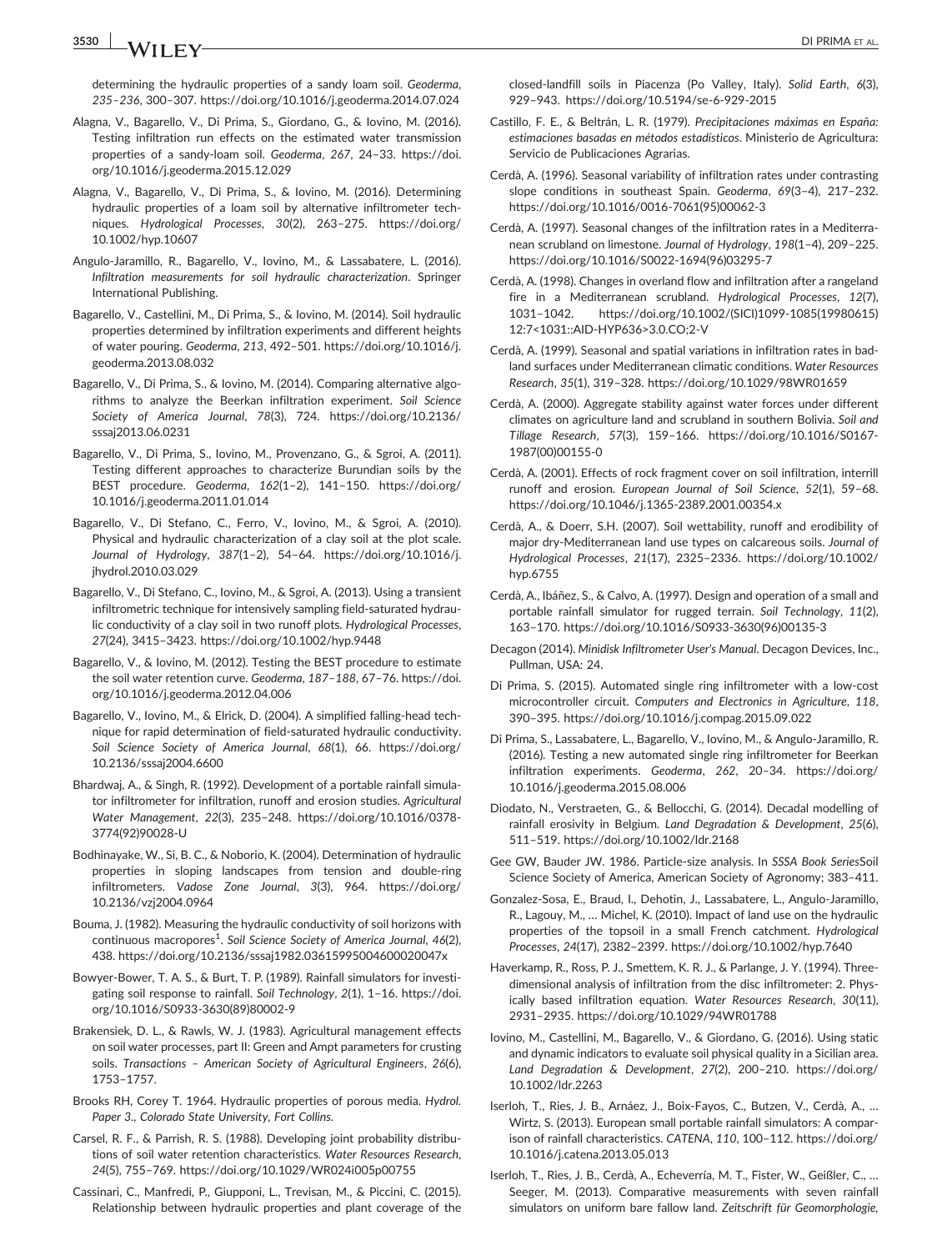Supplementary Issues, 57(1), 11–26. [https://doi.org/10.1127/0372](https://doi.org/10.1127/0372-8854/2012/S-00085)‐ [8854/2012/S](https://doi.org/10.1127/0372-8854/2012/S-00085)‐00085

- Josa, R., Ginovart, M., Solé, A., & others (2010). Effects of two tillage techniques on soil macroporosity in sub‐humid environment. International Agrophysics, 24, 139–147.
- Keesstra, S., Pereira, P., Novara, A., Brevik, E. C., Azorin‐Molina, C., Parras‐ Alcántara, L., … Cerdà, A. (2016). Effects of soil management techniques on soil water erosion in apricot orchards. Science of theTotal Environment, 551–552, 357–366.<https://doi.org/10.1016/j.scitotenv.2016.01.182>
- King, B. A., & Bjorneberg, D. L. (2012). Transient soil surface sealing and infiltration model for bare soil under droplet impact. Transactions of the ASABE, 55(3), 937–945.
- Lado, M., Paz, A., & Ben‐Hur, M. (2004). Organic matter and aggregate–size interactions in saturated hydraulic conductivity. Soil Science Society of America Journal, 68(1), 234.<https://doi.org/10.2136/sssaj2004.2340>
- Lassabatere, L., Angulo‐Jaramillo, R., Goutaland, D., Letellier, L., Gaudet, J. P., Winiarski, T., & Delolme, C. (2010). Effect of the settlement of sediments on water infiltration in two urban infiltration basins. Geoderma, 156(3–4), 316–325.<https://doi.org/10.1016/j.geoderma.2010.02.031>
- Lassabatere, L., Angulo‐Jaramillo, R., Soria Ugalde, J. M., Cuenca, R., Braud, I., & Haverkamp, R. (2006). Beerkan estimation of soil transfer parameters through infiltration experiments—BEST. Soil Science Society of America Journal, 70(2), 521.<https://doi.org/10.2136/sssaj2005.0026>
- Lassabatere, L., Angulo‐Jaramillo, R., Soria‐Ugalde, J. M., Simunek, J., & Haverkamp, R. (2009). Numerical evaluation of a set of analytical infiltration equations. Water Resources Research, 45, W12415, [https://doi.](https://doi.org/10.1029/2009WR007941) [org/10.1029/2009WR007941](https://doi.org/10.1029/2009WR007941)
- Lassabatere, L., Yilmaz, D., Peyrard, X., Peyneau, P. E., Lenoir, T., Šimůnek, J., & Angulo‐Jaramillo, R. (2014). New analytical model for cumulative infiltration into dual-permeability soils. Vadose Zone Journal, 13(12). <https://doi.org/10.2136/vzj2013.10.0181>
- Lassu, T., Seeger, M., Peters, P., & Keesstra, S. D. (2015). The Wageningen rainfall simulator: Set‐up and calibration of an indoor nozzle‐type rainfall simulator for soil erosion studies. Land Degradation & Development, 26(6), 604–612.<https://doi.org/10.1002/ldr.2360>
- Le Bissonnais, Y. (1996). Aggregate stability and assessment of soil crustability and erodibility: I. Theory and methodology. European Journal of Soil Science, 47(4), 425–437 Available at: [http://onlinelibrary.](http://onlinelibrary.wiley.com/doi/10.1111/j.1365-2389.1996.tb01843.x/full) [wiley.com/doi/10.1111/j.1365](http://onlinelibrary.wiley.com/doi/10.1111/j.1365-2389.1996.tb01843.x/full)‐2389.1996.tb01843.x/full. Accessed 27 January 2015
- Li, X.‐Y., González, A., & Solé‐Benet, A. (2005). Laboratory methods for the estimation of infiltration rate of soil crusts in the Tabernas Desert badlands. CATENA, 60(3), 255–266. [https://doi.org/10.1016/j.](https://doi.org/10.1016/j.catena.2004.12.004) [catena.2004.12.004](https://doi.org/10.1016/j.catena.2004.12.004)
- Lilliefors, H. W. (1967). On the Kolmogorov–Smirnov test for normality with mean and variance unknown. Journal of the American Statistical Association, 62(318), 399–402. [https://doi.org/10.1080/](https://doi.org/10.1080/01621459.1967.10482916) [01621459.1967.10482916](https://doi.org/10.1080/01621459.1967.10482916)
- Liu, H., Lei, T. W., Zhao, J., Yuan, C. P., Fan, Y. T., & Qu, L. Q. (2011). Effects of rainfall intensity and antecedent soil water content on soil infiltrability under rainfall conditions using the run off‐on‐out method. Journal of Hydrology, 396, 24–32. [https://doi.org/10.1016/j.](https://doi.org/10.1016/j.jhydrol.2010.10.028) [jhydrol.2010.10.028](https://doi.org/10.1016/j.jhydrol.2010.10.028)
- Mualem, Y., Assouline, S., & Rohdenburg, H. (1990). Rainfall induced soil seal (A): A critical review of observations and models. CATENA, 17(2), 185–203.
- Mubarak, I., Angulo‐Jaramillo, R., Mailhol, J. C., Ruelle, P., Khaledian, M., & Vauclin, M. (2010). Spatial analysis of soil surface hydraulic properties: Is infiltration method dependent? Agricultural Water Management, 97 (10), 1517–1526.<https://doi.org/10.1016/j.agwat.2010.05.005>
- Nunes, A. N., Lourenço, L., Vieira, A., & Bento‐Gonçalves, A. (2016). Precipitation and erosivity in southern Portugal: Seasonal variability and trends (1950–2008). Land Degradation & Development, 27(2), 211–222. <https://doi.org/10.1002/ldr.2265>
- Prosdocimi, M., Jordán, A., Tarolli, P., Keesstra, S., Novara, A., & Cerdà, A. (2016). The immediate effectiveness of barley straw mulch in reducing

soil erodibility and surface runoff generation in Mediterranean vineyards. Science of the Total Environment, 547, 323–330. [https://doi.](https://doi.org/10.1016/j.scitotenv.2015.12.076) [org/10.1016/j.scitotenv.2015.12.076](https://doi.org/10.1016/j.scitotenv.2015.12.076)

- Reynolds, W. (1993). Saturated hydraulic conductivity: field measurement. In Carter M.R. (Ed.), Soil Sampling and Methods of Analysis. Canadian Society of Soil Science (pp. 599–613). Boca Raton, FL: Lewis Publishers.
- Reynolds, W., & Elrick, D. (2002). Pressure infiltrometer. DANE, JH E TOPP, G.C. Methods of Soil Analysis, Part 4, 826–836.
- Reynolds, W. D., Bowman, B. T., Brunke, R. R., Drury, C. F., & Tan, C. S. (2000). Comparison of tension infiltrometer, pressure infiltrometer, and soil core estimates of saturated hydraulic conductivity. Soil Science Society of America Journal, 64(2), 478–484. [https://doi.org/10.2136/](https://doi.org/10.2136/sssaj2000.642478x) [sssaj2000.642478x](https://doi.org/10.2136/sssaj2000.642478x)
- Rockström, J., Jansson, P. E., & Barron, J. (1998). Seasonal rainfall partitioning under runon and runoff conditions on sandy soil in Niger. On‐farm measurements and water balance modelling. Journal of Hydrology, 210(1), 68–92.
- Shainberg, I., & Singer, M. J. (1988). Drop impact energy-soil exchangeable sodium percentage interactions in seal formation. Soil Science Society of America Journal, 52(5), 1449. [https://doi.org/10.2136/sssaj1988.](https://doi.org/10.2136/sssaj1988.03615995005200050046x) [03615995005200050046x](https://doi.org/10.2136/sssaj1988.03615995005200050046x)
- Shaver, T. M., Peterson, G. A., Ahuja, L. R., & Westfall, D. G. (2013). Soil sorptivity enhancement with crop residue accumulation in semiarid dryland no‐till agroecosystems. Geoderma, 192, 254–258. [https://doi.](https://doi.org/10.1016/j.geoderma.2012.08.014) [org/10.1016/j.geoderma.2012.08.014](https://doi.org/10.1016/j.geoderma.2012.08.014)
- Soil Survey Staff (1998). Keys to soil taxonomy (8th ed.). Department of Agriculture, Natural Resources and Conservation Service: Washington, DC.
- Somaratne, N. M., & Smettem, K. R. J. (1993). Effect of cultivation and raindrop impact on the surface hydraulic properties of an Alfisol under wheat. Soil and Tillage Research, 26(2), 115–125. [https://doi.org/](https://doi.org/10.1016/0167-1987(93)90038-Q) 10.1016/0167‐[1987\(93\)90038](https://doi.org/10.1016/0167-1987(93)90038-Q)‐Q
- Souza, E. S., Antonino, A. C. D., Heck, R. J., Montenegro, S. M. G. L., Lima, J. R. S., Sampaio, E. V. S. B., … Vauclin, M. (2014). Effect of crusting on the physical and hydraulic properties of a soil cropped with castor beans (Ricinus communis L.) in the northeastern region of Brazil. Soil and Tillage Research, 141, 55–61.<https://doi.org/10.1016/j.still.2014.04.004>
- Tricker, A. S. (1979). The design of a portable rainfall simulator infiltrometer. Journal of Hydrology, 41(1–2), 143–147. [https://doi.org/](https://doi.org/10.1016/0022-1694(79)90111-2) 10.1016/0022‐[1694\(79\)90111](https://doi.org/10.1016/0022-1694(79)90111-2)‐2
- Turner, R. K., van den Bergh, J. C. J. M., Söderqvist, T., Barendregt, A., van der Straaten, J., Maltby, E., & van Ierland, E. C. (2000). Ecological–economic analysis of wetlands: Scientific integration for management and policy. Ecological Economics, 35(1), 7–23. [https://doi.org/10.1016/](https://doi.org/10.1016/S0921-8009(00)00164-6) S0921‐[8009\(00\)00164](https://doi.org/10.1016/S0921-8009(00)00164-6)‐6
- van de Giesen, N. C., Stomph, T. J., & de Ridder, N. (2000). Scale effects of Hortonian overland flow and rainfall–runoff dynamics in a West African catena landscape. Hydrological Processes, 14(1), 165–175. [https://doi.org/](https://doi.org/10.1002/(SICI)1099-1085(200001)14:1%3C165::AID-HYP920%3E3.0.CO;2-1) 10.1002/(SICI)1099‐[1085\(200001\)14:1<165::AID](https://doi.org/10.1002/(SICI)1099-1085(200001)14:1%3C165::AID-HYP920%3E3.0.CO;2-1)‐HYP920>3.0.CO;2‐1
- Vandervaere, J.‐P., Vauclin, M., Haverkamp, R., Peugeot, C., Thony, J.‐L., & Gilfedder, M. (1998). Prediction of crust-induced surface runoff with disc infiltrometer data. Soil Science, 163(1), 9–21. [https://doi.org/](https://doi.org/10.1097/00010694-199801000-00003) [10.1097/00010694](https://doi.org/10.1097/00010694-199801000-00003)‐199801000‐00003
- White, I., Sully, M. J., & Melville, M. D. (1989). Use and hydrological robustness of time‐to‐incipient‐ponding. Soil Science Society of America Journal, 53(5), 1343–1346. [https://doi.org/10.2136/sssaj1989.03615](https://doi.org/10.2136/sssaj1989.03615995005300050007x) [995005300050007x](https://doi.org/10.2136/sssaj1989.03615995005300050007x)
- Xu, X., Kiely, G., & Lewis, C. (2009). Estimation and analysis of soil hydraulic properties through infiltration experiments: Comparison of BEST and DL fitting methods. Soil Use and Management, 25(4), 354–361. [https://doi.org/10.1111/j.1475](https://doi.org/10.1111/j.1475-2743.2009.00218.x)‐2743.2009.00218.x
- Yilmaz, D., Lassabatere, L., Angulo‐Jaramillo, R., Deneele, D., & Legret, M. (2010). Hydrodynamic characterization of basic oxygen furnace slag through an adapted BEST method. Vadose Zone Journal, 9(1), 107. <https://doi.org/10.2136/vzj2009.0039>